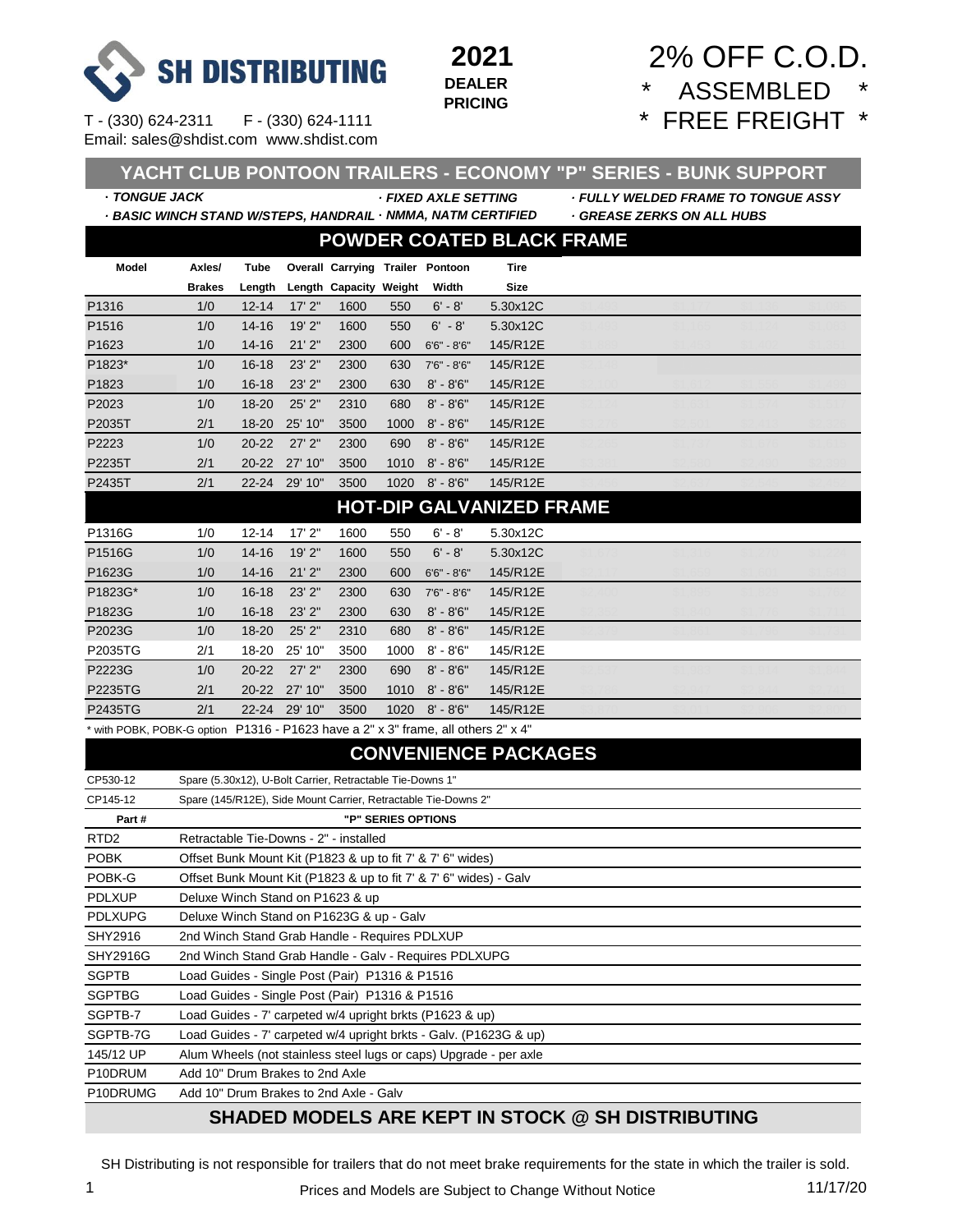

## 2% OFF C.O.D. ASSEMBLED \* FREE FREIGHT \*

T - (330) 624-2311 F - (330) 624-1111 Email: sales@shdist.com www.shdist.com

#### **YACHT CLUB PONTOON TRAILERS - STANDARD "PTB" SERIES - BUNK SUPPORT**

 **·** *TONGUE JACK · HEAVY DUTY 2" x 5" FRAME · FULLY WELDED FRAME TO TONGUE ASSY · DELUXE WINCH STAND W/STEPS, HANDRAIL · LOW PROFILE SUSPENSION · GREASE ZERKS ON ALL HUBS*

- 
- *· DROP CENTER CROSS MEMBERS* **·** *NMMA, NATM CERTIFIED*

|                  | <b>POWDER COATED BLACK FRAME</b> |        |         |                                  |      |               |                                 |  |  |  |  |  |  |  |
|------------------|----------------------------------|--------|---------|----------------------------------|------|---------------|---------------------------------|--|--|--|--|--|--|--|
| <b>Model</b>     | Axles/                           | Tube   |         | Overall Carrying Trailer Pontoon |      |               | Tire                            |  |  |  |  |  |  |  |
|                  | <b>Brakes</b>                    | Length |         | Length Capacity Weight           |      | Width         | Size                            |  |  |  |  |  |  |  |
| <b>PTB2045T</b>  | $2/1$ Drum                       | 18-20  | 25' 10" | 4500                             | 1020 | 8' - 8'6"     | 145/R12E                        |  |  |  |  |  |  |  |
| <b>PTB2245T</b>  | 2/1 Drum 20-22 27' 10"           |        |         | 4500                             | 1030 | $8'$ - $8'6"$ | 145/R12E                        |  |  |  |  |  |  |  |
| <b>PTB2445T</b>  | 2/1 Drum 22-24                   |        | 29' 10" | 4500                             | 1040 | $8' - 8'6''$  | 145/R12E                        |  |  |  |  |  |  |  |
|                  |                                  |        |         |                                  |      |               | <b>HOT-DIP GALVANIZED FRAME</b> |  |  |  |  |  |  |  |
| <b>PTB2045TG</b> | $2/1$ Drum                       | 18-20  | 25' 10" | 4500                             | 1020 | $8' - 8'6''$  | 145/R12E                        |  |  |  |  |  |  |  |
| <b>PTB2245TG</b> | 2/1 Drum 20-22 27' 10"           |        |         | 4500                             | 1030 | $8' - 8'6''$  | 145/R12E                        |  |  |  |  |  |  |  |
| <b>PTB2445TG</b> | 2/1 Drum 22-24                   |        | 29' 10" | 4500                             | 1040 | $8' - 8'6''$  | 145/R12E                        |  |  |  |  |  |  |  |

#### **CONVENIENCE PACKAGES**

CP145-12 Spare (145/R12E), Side Mount Carrier, Retractable Tie-Downs 2"

CP205-14P Spare (205/14C), Side Mount Carrier, Retractable Tie-Downs 2"

#### **"PTB" SERIES OPTIONS**

| Part#            | <b>DESCRIPTION</b>                                                            |  |  |  |  |  |  |  |  |  |
|------------------|-------------------------------------------------------------------------------|--|--|--|--|--|--|--|--|--|
| RTD <sub>2</sub> | Retractable Tie-Downs - 2" - installed                                        |  |  |  |  |  |  |  |  |  |
| TJUP-DW          | Swivel Jack - 1500 lb - Double Wheel - Upgrade                                |  |  |  |  |  |  |  |  |  |
| TJUP-PAD         | Drop Leg Pad Jack - 2500 lb - Upgrade                                         |  |  |  |  |  |  |  |  |  |
| TRIKIT-7         | all PTB's, Tri-Tube Kit w/2 brackets, 7' bunks & hdwr                         |  |  |  |  |  |  |  |  |  |
| <b>TRIKIT-7G</b> | all PTB's, Tri-Tube Kit w/2 brackets, 7' bunks & hdwr - Galv                  |  |  |  |  |  |  |  |  |  |
| <b>TRIKIT</b>    | PTB22 thru PTB28 Dlx TT Kit w/3 brackets, 12' bunks & hdwr                    |  |  |  |  |  |  |  |  |  |
| <b>TRIKITG</b>   | PTB22 thru PTB28 Dlx TT Kit w/3 brackets, 12' bunks & hdwr - Galv             |  |  |  |  |  |  |  |  |  |
| PB10DRUM         | Add 10" Drum Brakes to 2nd Axle (4500 lb)                                     |  |  |  |  |  |  |  |  |  |
| PB10DRUMG        | Add 10" Drum Brakes to 2nd Axle (4500 lb) - Galv                              |  |  |  |  |  |  |  |  |  |
| PB10UPDISC       | 10" Disc Brake Upgrade - in lieu of Drum (n/a w/12" tires)                    |  |  |  |  |  |  |  |  |  |
|                  | PB10UPDISCG 10" Disc Brake Upgrade - in lieu of Drum (n/a w/12" tires) - Galv |  |  |  |  |  |  |  |  |  |
| SGPTB-7          | Load Guides - 7' betw. tubes carpeted bunk w/4 upright brkts                  |  |  |  |  |  |  |  |  |  |
| SGPTB-7G         | Load Guides - 7' betw. tubes carpeted bunk w/4 upright brkts - Galv           |  |  |  |  |  |  |  |  |  |
| SGPTB-IG         | Add (4) 12" Inner Guide Bunks to SGPTB-7 to protect center tube               |  |  |  |  |  |  |  |  |  |
| SHY2916          | 2nd Winch Stand Grab Handle                                                   |  |  |  |  |  |  |  |  |  |
| <b>SHY2916G</b>  | 2nd Winch Stand Grab Handle - Galv                                            |  |  |  |  |  |  |  |  |  |
| 145/12 UP        | Alum Wheels (not stainless steel lugs or caps) Upgrade - per axle             |  |  |  |  |  |  |  |  |  |
| 205/14A UP       | Alum Wheels, Radial Tires, Stainless Lugs & Caps Upgr - per axle              |  |  |  |  |  |  |  |  |  |
|                  | Spare Tire:                                                                   |  |  |  |  |  |  |  |  |  |
| <b>SH871</b>     | 145/R12 LRE<br>Tire: Radial<br>Rim: Silver                                    |  |  |  |  |  |  |  |  |  |
| <b>SH862</b>     | 205/75D14 LRC<br>Rim: Silver<br>Tire: Bias Ply                                |  |  |  |  |  |  |  |  |  |
| SH1605           | Side Mount Spare Tire Carrier, 5 lug, up to 5" frame                          |  |  |  |  |  |  |  |  |  |
|                  | OTHER OPTIONS ON ACCESSORIES PAGE                                             |  |  |  |  |  |  |  |  |  |

#### **SHADED MODELS ARE KEPT IN STOCK @ SH DISTRIBUTING**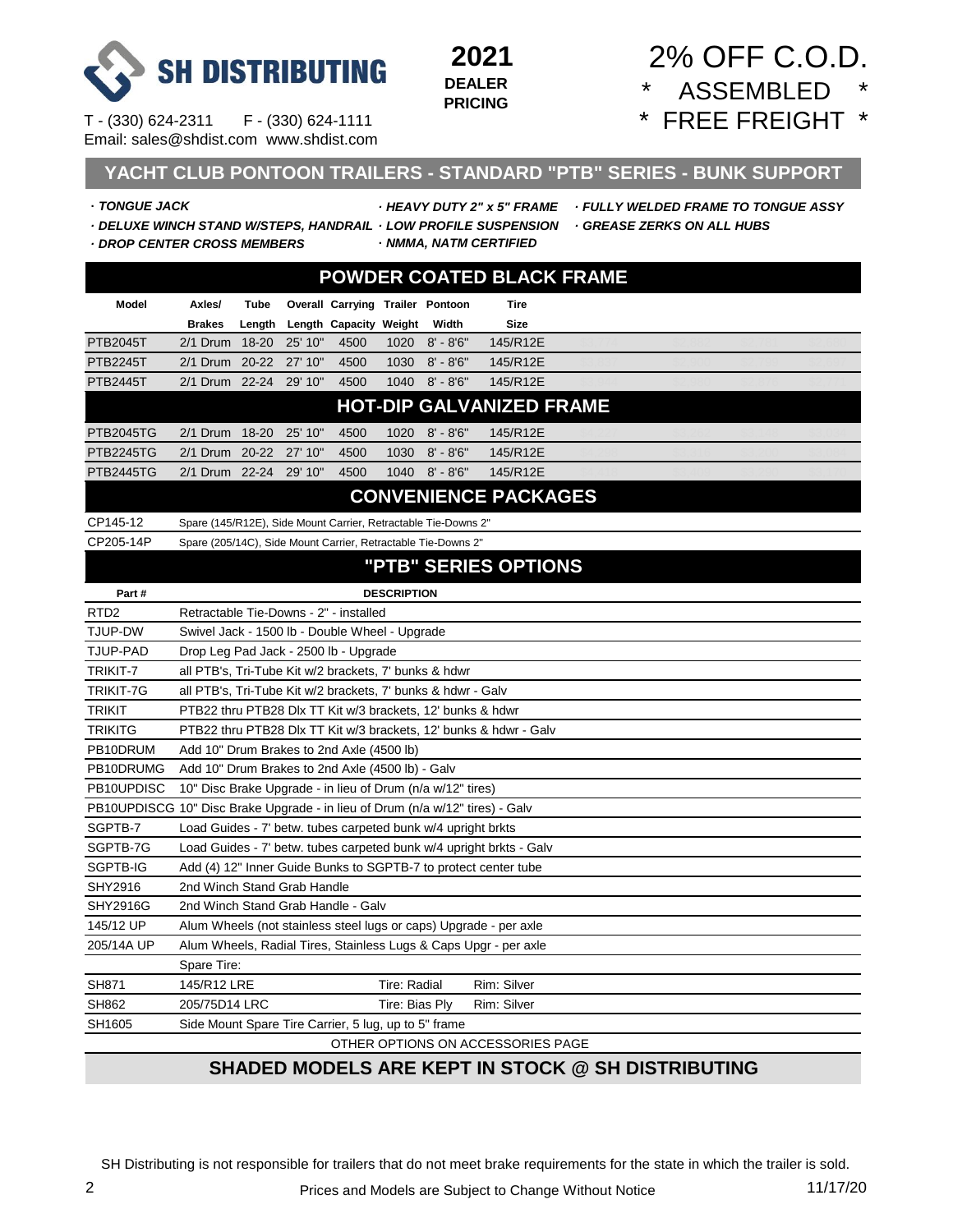

#### **2021 DEALER PRICING**

## 2% OFF C.O.D. \* ASSEMBLED \* \* FREE FREIGHT \*

| YACHT CLUB PONTOON TRAILERS - DELUXE "PB" SERIES                   |                        |             |               |                                  |                     |                    |                                                                                                                |                                          |                                          |  |  |  |  |
|--------------------------------------------------------------------|------------------------|-------------|---------------|----------------------------------|---------------------|--------------------|----------------------------------------------------------------------------------------------------------------|------------------------------------------|------------------------------------------|--|--|--|--|
| <b>TRIPLE TUBE BUNK SUPPORT STANDARD 8000 Ib CAPACITY TRAILERS</b> |                        |             |               |                                  |                     |                    |                                                                                                                |                                          |                                          |  |  |  |  |
| · TONGUE JACK                                                      |                        |             |               |                                  |                     |                    | <b>LOW PROFILE SUSPENSION</b>                                                                                  |                                          | <b>FULLY WELDED FRAME TO TONGUE ASSY</b> |  |  |  |  |
| ⋅ DELUXE WINCH STAND W/STEPS, HANDRAIL ⋅ POLY WRAPPED BUNKS        |                        |             |               |                                  |                     |                    |                                                                                                                | <b>GREASE ZERKS ON ALL HUBS</b>          |                                          |  |  |  |  |
| . DROP CENTER CROSS MEMBERS                                        |                        |             |               |                                  | <b>· LED LIGHTS</b> |                    |                                                                                                                | · NMMA, NATM CERTIFIED                   |                                          |  |  |  |  |
| · SUPER HD 3" x 5" FRAME                                           |                        |             |               |                                  |                     | · TEARDROP FENDERS |                                                                                                                | - 5600, 8000 w/ALUM WHEELS, RADIAL TIRES |                                          |  |  |  |  |
|                                                                    |                        |             |               |                                  |                     |                    | (teardrop fenders n/a 2680, 2880, 3080 triple axle)                                                            |                                          |                                          |  |  |  |  |
|                                                                    |                        |             |               |                                  |                     |                    | · NEW!! STANDARD FEATURE ON 5600 & 8000 PB'S - ALUMINUM WHEELS / RADIAL TIRES (AR)                             |                                          |                                          |  |  |  |  |
| <b>POWDER COATED BLACK FRAME</b>                                   |                        |             |               |                                  |                     |                    |                                                                                                                |                                          |                                          |  |  |  |  |
| <b>Model</b>                                                       | Axles/                 | <b>Tube</b> |               | Overall Carrying Trailer Pontoon |                     |                    | <b>Tire</b>                                                                                                    |                                          |                                          |  |  |  |  |
|                                                                    | <b>Brakes</b>          | Length      |               | Length Capacity Weight           |                     | Width              | <b>Size</b>                                                                                                    |                                          |                                          |  |  |  |  |
| <b>PB2050T</b>                                                     | 2/1 Drum 18-20         |             | 25' 10"       | 5000                             | 1020                | $8' - 8'6''$       | 175/80D13D                                                                                                     |                                          |                                          |  |  |  |  |
| <b>PB2056T</b>                                                     | 2/1 Disc               | $18 - 20$   | 25' 10"       | 5600                             | 1040                | 8' - 8'6"          | 185/R13 alum                                                                                                   |                                          |                                          |  |  |  |  |
| <b>PB2250T</b>                                                     | 2/1 Drum 20-22 27' 10" |             |               | 5000                             | 1030                | $8' - 8'6''$       | 175/80D13D                                                                                                     |                                          |                                          |  |  |  |  |
| <b>PB2256T</b>                                                     | 2/1 Disc               | 20-22       | 27' 10"       | 5600                             | 1050                | $8' - 8'6''$       | 185/R13 alum                                                                                                   |                                          |                                          |  |  |  |  |
| <b>PB2450T</b>                                                     | 2/1 Drum 22-24         |             | 29' 10"       | 5000                             | 1040                | $8' - 8'6''$       | 175/80D13D                                                                                                     |                                          |                                          |  |  |  |  |
| <b>PB2456T</b>                                                     | 2/1 Disc 22-24         |             | 29' 10"       | 5600                             | 1060                | 8' - 8'6"          | 185/R13 alum                                                                                                   |                                          |                                          |  |  |  |  |
| <b>PB2656T</b>                                                     | $2/1$ Disc             | 24-26       | 31' 10"       | 5600                             | 1110                |                    | 8' - 8'6" 185/R13 alum                                                                                         |                                          |                                          |  |  |  |  |
| <b>PB2680TR</b>                                                    | 3/3 Disc               | 24-26       |               | 8000                             | 1165                | $8'$ - $8'6''$     | 185/R13 alum                                                                                                   |                                          |                                          |  |  |  |  |
| <b>PB2856T</b>                                                     | $2/1$ Disc             |             | 26-28 33' 10" | 5600                             | 1040                | $8' - 8'6''$       | 185/R13 alum                                                                                                   |                                          |                                          |  |  |  |  |
| <b>PB2880TR</b>                                                    | 3/3 Disc               | 26-28       |               | 8000                             | 1195                | $8'$ - $8'6"$      | 185/R13 alum                                                                                                   |                                          |                                          |  |  |  |  |
| <b>PB3056T</b>                                                     | 2/2 Disc               |             | 28-30 35' 10" | 5600                             | 1170                | $8' - 8'6''$       | 185/R13 alum                                                                                                   |                                          |                                          |  |  |  |  |
| <b>PB3080TR</b>                                                    | 3/3 Disc 28-30         |             |               | 8000                             |                     |                    | 1230 8' - 8'6" 185/R13 alum                                                                                    |                                          |                                          |  |  |  |  |
|                                                                    |                        |             |               |                                  |                     |                    | <b>HOT-DIP GALVANIZED FRAME</b>                                                                                |                                          |                                          |  |  |  |  |
| <b>PB2050TG</b>                                                    | 2/1 Drum 18-20         |             | 25' 10"       | 5000                             | 1020                | $8'$ - $8'6"$      | 175/80D13D                                                                                                     |                                          |                                          |  |  |  |  |
| <b>PB2056TG</b>                                                    | 2/1 Disc               | 18-20       | 25' 10"       | 5600                             | 1040                | 8' - 8'6"          | 185/R13 alum                                                                                                   |                                          |                                          |  |  |  |  |
| <b>PB2250TG</b>                                                    | 2/1 Drum 20-22 27' 10" |             |               | 5000                             | 1030                | $8' - 8'6''$       | 175/80D13D                                                                                                     |                                          |                                          |  |  |  |  |
| <b>PB2256TG</b>                                                    | $2/1$ Disc             | $20 - 22$   | 27' 10"       | 5600                             | 1050                | $8' - 8'6''$       | 185/R13 alum                                                                                                   |                                          |                                          |  |  |  |  |
| <b>PB2450TG</b>                                                    | 2/1 Drum 22-24         |             | 29' 10"       | 5000                             | 1040                | $8'$ - $8'6"$      | 175/80D13D                                                                                                     |                                          |                                          |  |  |  |  |
| <b>PB2456TG</b>                                                    | $2/1$ Disc             | $22 - 24$   | 29' 10"       | 5600                             | 1060                | $8' - 8'6''$       | 185/R13 alum                                                                                                   |                                          |                                          |  |  |  |  |
| <b>PB2656TG</b>                                                    | $2/1$ Disc             | 24-26       | 31' 10"       | 5600                             | 1110                |                    | 8' - 8'6" 185/R13 alum                                                                                         |                                          |                                          |  |  |  |  |
| <b>PB2680TRG</b>                                                   | 3/3 Disc               | 24-26       |               | 8000                             | 1165                | $8' - 8'6''$       | 185/R13 alum                                                                                                   |                                          |                                          |  |  |  |  |
| <b>PB2856TG</b>                                                    | $2/1$ Disc             | $26 - 28$   | 33' 10"       | 5600                             | 1040                |                    | 8' - 8'6" 185/R13 alum                                                                                         |                                          |                                          |  |  |  |  |
| <b>PB2880TRG</b>                                                   | 3/3 Disc               | 26-28       |               | 8000                             | 1195                | $8' - 8'6''$       | 185/R13 alum                                                                                                   |                                          |                                          |  |  |  |  |
| <b>PB3056TG</b>                                                    | 2/2 Disc               |             | 28-30 35' 10" | 5600                             | 1170                | $8' - 8'6''$       | 185/R13 alum                                                                                                   |                                          |                                          |  |  |  |  |
| <b>PB3080TRG</b>                                                   | 3/3 Disc               | 28-30       |               | 8000                             | 1230                |                    | 8' - 8'6" 185/R13 alum                                                                                         |                                          |                                          |  |  |  |  |
|                                                                    |                        |             |               |                                  |                     |                    | * 8,000 lb capacity PB's come standard with a TRIKIT; 5,600's & 2680 w/12' bunks, 2880 & 3080 w/6' & 10' bunks |                                          |                                          |  |  |  |  |

#### **CONVENIENCE PACKAGE**

CP175-13P/BT Spare (175/80D13C), Side Mount Carrier, Retractable Tie-Downs 2"

CP185-13PA/BA Spare (185/80D13D), Side Mount Carrier, Retractable Tie-Downs 2"

#### **SHADED MODELS ARE KEPT IN STOCK @ SH DISTRIBUTING**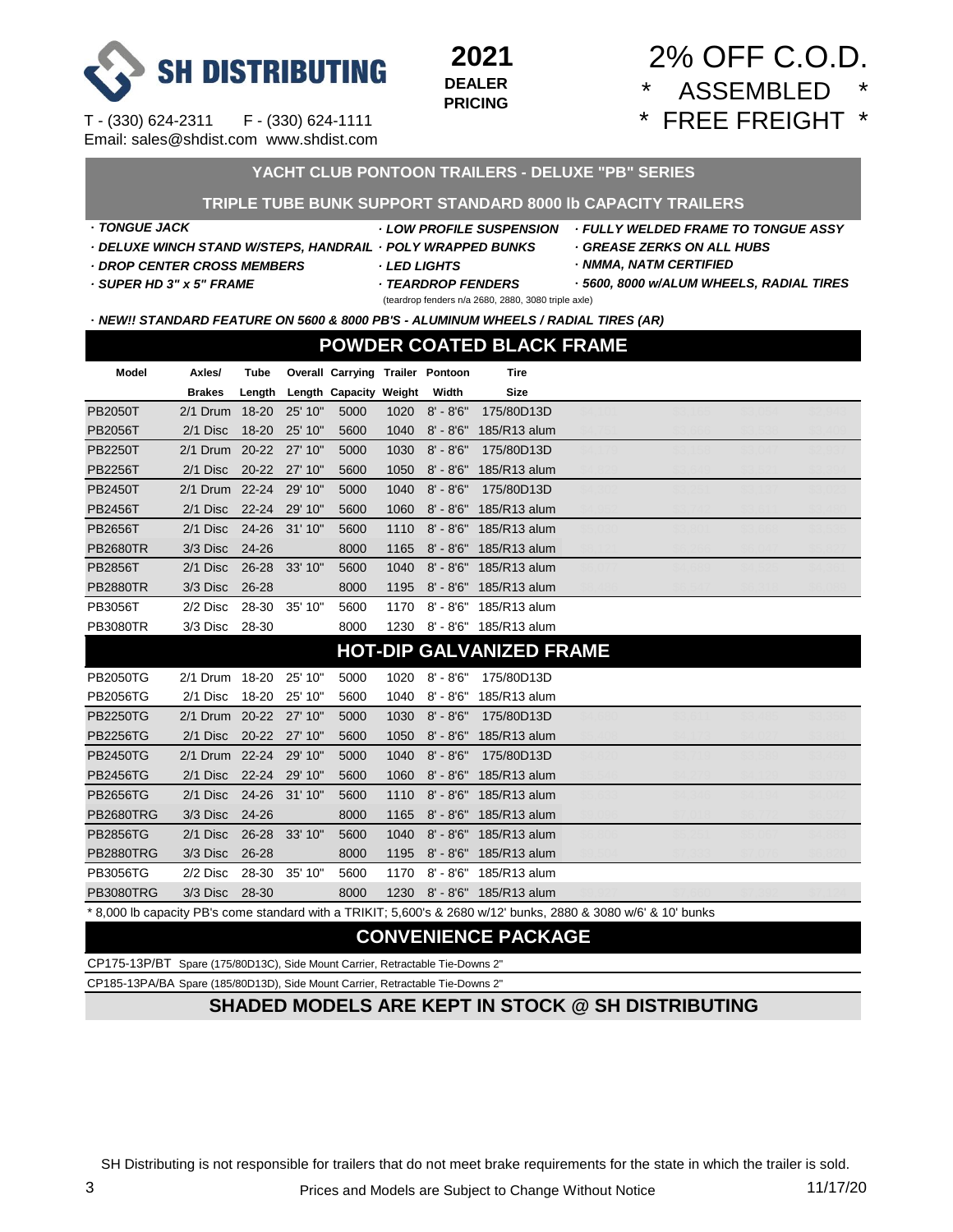

| 2021           |
|----------------|
| <b>DEALER</b>  |
| <b>PRICING</b> |

## 2% OFF C.O.D. \* ASSEMBLED \* \* FREE FREIGHT \*

|                   | 10' WIDE KITS                                                                 |
|-------------------|-------------------------------------------------------------------------------|
| <b>PB24-10WK</b>  | PB24 - Width Extension Bars for 10 Bunk Brkts (10' wide)                      |
| <b>PB24-10WKG</b> | PB24 - Width Extension Bars for 10 Bunk Brkts (10' wide) - Galv               |
|                   | PB2628-10WK PB26, PB28 - Width Ext Bars for 12 Bunk Brkts (10' wide)          |
| PB2628-10WKG      | PB26, PB28 - Width Ext Bars for 12 Bunk Brkts (10' wide) - Galv               |
| PB30-10WK         | PB30 - Width Extension Bars for 14 Bunk Brkts (10' wide)                      |
| <b>PB30-10WKG</b> | PB30 - Width Extension Bars for 14 Bunk Brkts (10' wide) - Galv               |
|                   | "PB" SERIES OPTIONS                                                           |
| Part#             | <b>DESCRIPTION</b>                                                            |
| RTD <sub>2</sub>  | Retractable Tie-Downs - 2" - installed                                        |
| TJUP-DW           | Swivel Jack - 1500 lb - Double Wheel - Upgrade                                |
| TJUP-PAD          | Drop Leg Pad Jack - 2500 lb - Upgrade                                         |
| TRIKIT-7-PB       | all PB's, Tri-Tube Kit w/2 brackets, 7' bunks                                 |
| TRIKIT-7G-PB      | all PTB's, Tri-Tube Kit w/2 brackets, 7' bunks & hdwr - Galv                  |
| <b>TRIKIT-PB</b>  | PB22 & > Dlx Tri-Tube Kit w/3 brackets, 12' bunks (std on 8K lb models)       |
| TRIKITG-PB        | PB22 & > Dlx Tri-Tube Kit w/3 brkts, 12' bunks (std on 8K lbs) - Galv         |
| <b>TRIEXT</b>     | Extended Rear Center Frame w/36" bunks - for longer center tube               |
| <b>TRIEXTG</b>    | Extended Rear Center Frame w/36" bunks - for longer center tube - C           |
| PB10DRUM          | Add 10" Drum Brakes to 2nd Axle (4400 lb)                                     |
| PB10DRUMG         | Add 10" Drum Brakes to 2nd Axle (4400 lb) - Galv                              |
| PB10UPDISC        | 10" Disc Brake Upgrade - in lieu of Drum (n/a w/12" tires)                    |
|                   | PB10UPDISCG 10" Disc Brake Upgrade - in lieu of Drum (n/a w/12" tires) - Galv |
| PB10DISC          | Add 10" Disc Brakes to 2nd Axle - up to 14" wheels                            |
| PB10DISCG         | Add 10" Disc Brakes to 2nd Axle - up to 14" wheels - Galv                     |
| SGPTB-7           | Load Guides - 7' betw. tubes carpeted bunk w/4 upright brkts                  |
| SGPTB-7G          | Load Guides - 7' betw. tubes carpeted bunk w/4 upright brkts - Galv           |
| SGPTB-IG          | Add (4) 12" Inner Guide Bunks to SGPTB-7 to protect center tube               |
| SHY2916           | 2nd Winch Stand Grab Handle                                                   |
| <b>SHY2916G</b>   | 2nd Winch Stand Grab Handle - Galv                                            |
| 175/13A UP        | Alum Wheels, Radial Tires, Stainless Lugs & Caps Upgr - per axle              |
|                   | 175/80D13D<br>Tire: Bias Ply<br>Rim: Silver                                   |
|                   | Tire: Radial<br>185/80R13D<br>Rim: Aluminum                                   |
| SH1605            | Side Mount Spare Tire Carrier, 5 lug, up to 5" frame                          |
|                   | OTHER OPTIONS ON ACCESSORIES PAGE                                             |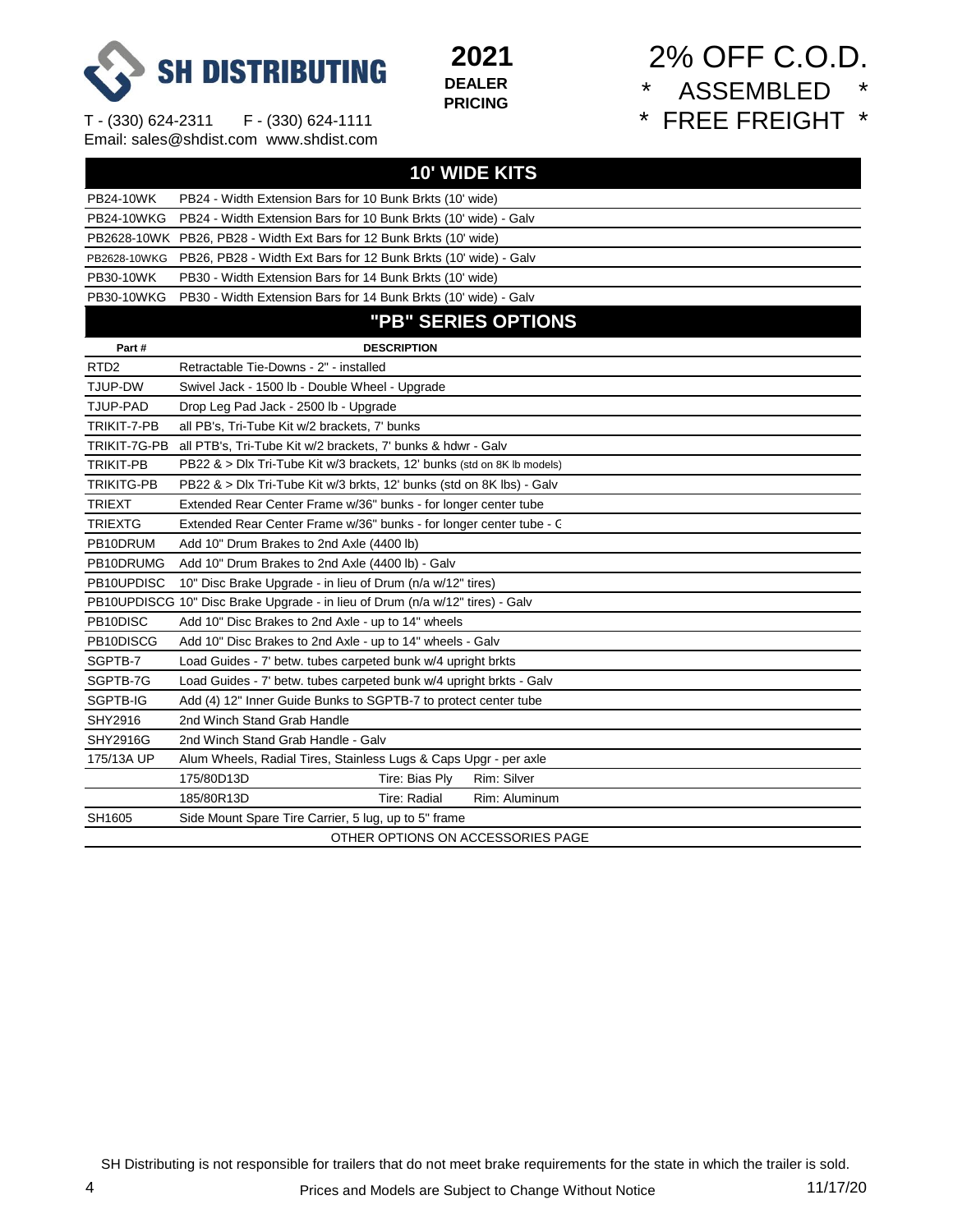



|                                                                                     |                                                                |           |     |                                         |                         |                         | <b>SHORE HAVEN PONTOON TRAILERS - BUNK SUPPORT</b>                  |                 |                            |  |
|-------------------------------------------------------------------------------------|----------------------------------------------------------------|-----------|-----|-----------------------------------------|-------------------------|-------------------------|---------------------------------------------------------------------|-----------------|----------------------------|--|
| - TONGUE JACK                                                                       |                                                                |           |     |                                         |                         | · ADJUSTABLE AXLE       |                                                                     | · METAL FENDERS |                            |  |
| . DLX WINCH STAND W/STEPS, HANDRAIL                                                 |                                                                |           |     |                                         |                         | · NATM CERTIFIED        |                                                                     |                 | · GREASE ZERKS ON ALL HUBS |  |
|                                                                                     |                                                                |           |     |                                         |                         |                         | <b>POWDER COATED BLACK FRAME</b>                                    |                 |                            |  |
| Model                                                                               | Axles/                                                         | Tube      |     | <b>Overall Carrying Trailer Pontoon</b> |                         |                         | <b>Tire</b>                                                         |                 |                            |  |
|                                                                                     | <b>Brakes</b>                                                  | Length    |     | Length Capacity Weight                  |                         | Width                   | <b>Size</b>                                                         |                 |                            |  |
| SPB2023                                                                             | 1/0                                                            | $18 - 20$ | 25' | 2240                                    | 750                     | $8' - 8'6''$            | 145/R12E                                                            |                 |                            |  |
| <b>SPB2035T</b>                                                                     | 2/0                                                            | $18 - 20$ | 25' | 3480                                    | 920                     | $8' - 8'6''$            | 175/80D13C                                                          |                 |                            |  |
| SPB2035T-D                                                                          | 2/1                                                            | $18 - 20$ | 25' | 3480                                    | 920                     | $8' - 8'6''$            | 175/80D13C                                                          |                 |                            |  |
| SPB2035T-DD                                                                         | 2/2                                                            | $18 - 20$ | 25' | 3480                                    | 920                     | $8' - 8'6''$            | 175/80D13C                                                          |                 |                            |  |
| SPB2244T-D                                                                          | 2/1                                                            | $20 - 22$ | 27' | 4395                                    | 1045                    | $8' - 8'6''$            | 175/80D13C                                                          |                 |                            |  |
| SPB2244T-DD                                                                         | 2/2                                                            | $20 - 22$ | 27' | 4395                                    | 1045                    | 8' - 8'6"               | 175/80D13C                                                          |                 |                            |  |
| SPB2256T-D                                                                          | 2/1                                                            | $20 - 22$ | 27' | 5595                                    | 1045                    | $8' - 8'6''$            | 185/80D13D                                                          |                 |                            |  |
| SPB2256T-DD                                                                         | 2/2                                                            | $20 - 22$ | 27' | 5595                                    | 1045                    | $8' - 8'6''$            | 185/80D13D                                                          |                 |                            |  |
| SPB2444T-D                                                                          | 2/1                                                            | $22 - 24$ | 29' | 4365                                    |                         | $1075 \quad 8' - 8'6''$ | 175/80D13C                                                          |                 |                            |  |
| SPB2444T-DD                                                                         | 2/2                                                            | $22 - 24$ | 29' | 4365                                    | 1075                    | 8' - 8'6"               | 175/80D13C                                                          |                 |                            |  |
| SPB2456T-D                                                                          | 2/1                                                            | $22 - 24$ | 29' | 5565                                    | 1075                    | 8' - 8'6"               | 185/80D13D                                                          |                 |                            |  |
| SPB2456T-DD                                                                         | 2/2                                                            | $22 - 24$ | 29' | 5565                                    | 1075                    | 8' - 8'6"               | 185/80D13D                                                          |                 |                            |  |
| SPB2644T-D                                                                          | 2/1                                                            | $24 - 26$ | 31' | 4335                                    | 1105                    | 8' - 8'6"               | 175/80D13C                                                          |                 |                            |  |
| SPB2644T-DD                                                                         | 2/2                                                            | 24-26     | 31' | 4335                                    |                         | 1105 8'-8'6"            | 175/80D13C                                                          |                 |                            |  |
| SPB2656T-D                                                                          | 2/1                                                            | $24 - 26$ | 31' | 5535                                    | 1105                    | 8' - 8'6"               | 185/80D13D                                                          |                 |                            |  |
| SPB2656T-DD                                                                         | 2/2                                                            | 24-26     | 31' | 5535                                    |                         | 1105 8'-8'6"            | 185/80D13D                                                          |                 |                            |  |
| * SPB20's have 2 x 4 frame, 3 x 5 tongue, all others have 2 x 5 frame, 3 x 5 tongue |                                                                |           |     |                                         |                         |                         |                                                                     |                 |                            |  |
| Upgrade                                                                             |                                                                |           |     |                                         | <b>UPGRADE FEATURES</b> |                         |                                                                     |                 |                            |  |
| A (145/12)                                                                          |                                                                |           |     |                                         |                         |                         | Alum Wheels (not stainless steel lugs or caps) Upgrade - per axle   |                 |                            |  |
| A (175/13)                                                                          |                                                                |           |     |                                         |                         |                         | Alum Wheels, Radial Tires, SS Lugs & Caps Upgrade - per axle        |                 |                            |  |
| A (185/13)                                                                          |                                                                |           |     |                                         |                         |                         | Alum Wheels, Radial Tires, SS Lugs & Caps Upgrade - per axle        |                 |                            |  |
|                                                                                     |                                                                |           |     |                                         |                         |                         | <b>CONVENIENCE PACKAGES</b>                                         |                 |                            |  |
| CP145-12                                                                            | Spare (145/R12E), Side Mount Carrier, Retractable Tie-Downs 2" |           |     |                                         |                         |                         |                                                                     |                 |                            |  |
| CP175-13P/BT Spare (175/80D13C), Side Mount Carrier, Retractable Tie-Downs 2"       |                                                                |           |     |                                         |                         |                         |                                                                     |                 |                            |  |
| CP185-13P/BT Spare (185/80D13D), Side Mount Carrier, Retractable Tie-Downs 2"       |                                                                |           |     |                                         |                         |                         |                                                                     |                 |                            |  |
|                                                                                     |                                                                |           |     |                                         |                         |                         | <b>SHORE HAVEN OPTIONS</b>                                          |                 |                            |  |
| Part#                                                                               |                                                                |           |     |                                         | <b>OPTIONS</b>          |                         |                                                                     |                 |                            |  |
| RTD <sub>2</sub>                                                                    | Retractable Tie-Downs - 2" - installed                         |           |     |                                         |                         |                         |                                                                     |                 |                            |  |
| SLG-2                                                                               | Guide-Ons - Single Post (pair)                                 |           |     |                                         |                         |                         |                                                                     |                 |                            |  |
| SLG-4                                                                               | Guide-Ons - Single Post (2 pair)                               |           |     |                                         |                         |                         |                                                                     |                 |                            |  |
| PBW20,22,24                                                                         | Poly Bunk Wrap - installed (2) 16', 18', 20' bunks             |           |     |                                         |                         |                         |                                                                     |                 |                            |  |
| PBW26                                                                               | Poly Bunk Wrap - installed (2) 22' bunks                       |           |     |                                         |                         |                         |                                                                     |                 |                            |  |
| <b>TRIKIT</b>                                                                       |                                                                |           |     |                                         |                         |                         | SPB2035T thru SPB2656T Dlx TT Kit w/3 brackets, 12' bunks & hdwi    |                 |                            |  |
| PBW-TRIKIT                                                                          | Poly Bunk Wrap - Trikit - installed (2) 12' bunks              |           |     |                                         |                         |                         |                                                                     |                 |                            |  |
| SWING5-BRK                                                                          | Fulton Swing Tongue, 5", Brakes - installed                    |           |     |                                         |                         |                         |                                                                     |                 |                            |  |
| SH871                                                                               | 145/R12RE                                                      |           |     |                                         | Tire: Radial            |                         | Rim: Silver                                                         |                 |                            |  |
| SH860                                                                               | 175/80D13C                                                     |           |     |                                         | Tire: Bias Ply          |                         | Rim: Silver                                                         |                 |                            |  |
| SH1211                                                                              | 185/80D13D                                                     |           |     |                                         | Tire: Bias Ply          |                         | Rim: Silver                                                         |                 |                            |  |
| SH1604                                                                              |                                                                |           |     |                                         |                         |                         | U-Bolt Spare Carrier (to 3" wide, 4" tall frame/tongue w/13" wheel) |                 |                            |  |
| SH1605                                                                              | Side Mount Spare Tire Carrier, 5 lug, up to 5" frame           |           |     |                                         |                         |                         |                                                                     |                 |                            |  |
| SH1605-6                                                                            | Side Mount Spare Tire Carrier, 5 or 6 lug, > 5" frame / tongue |           |     |                                         |                         |                         |                                                                     |                 |                            |  |

 **2021 DEALER PRICING**

#### **SHADED MODELS ARE KEPT IN STOCK @ SH DISTRIBUTING**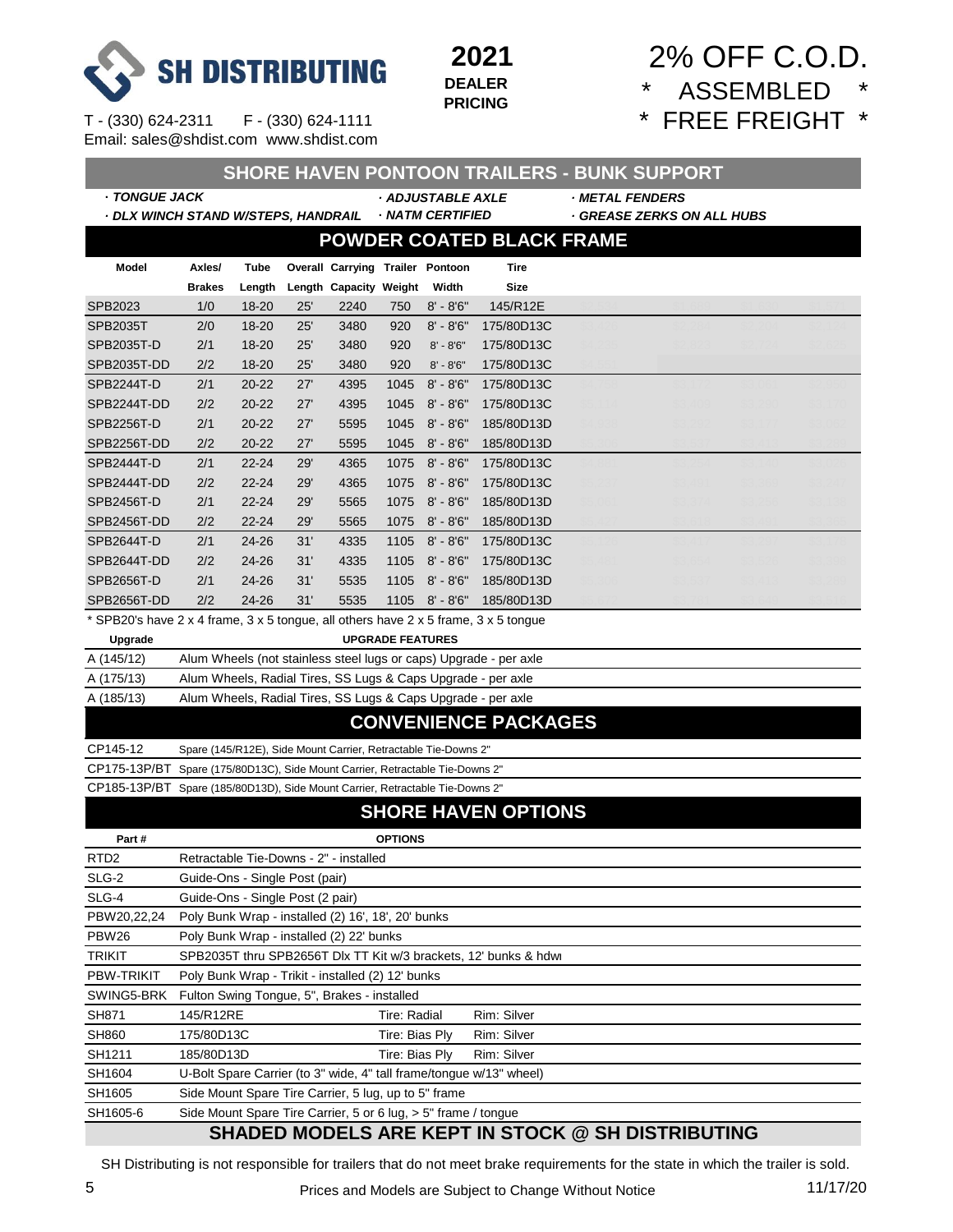

#### **2021 DEALER PRICING**

 2% OFF C.O.D. ASSEMBLED \* FREE FREIGHT \*

#### **PERSONAL WATERCRAFT TRAILERS - BUNK SUPPORT**

 *· FULLY WELDED FRAME TO TONGUE ASSY · GREASE ZERKS ON ALL HUBS* **·** *NMMA, NATM CERTIFIED*

| YACHT CLUB POWDER COATED BLACK FRAME |               |                |        |                                        |      |                |              |  |  |  |  |  |
|--------------------------------------|---------------|----------------|--------|----------------------------------------|------|----------------|--------------|--|--|--|--|--|
| <b>Model</b>                         | Axles/        | Unit           |        | Overall Carrying Trailer               |      | <b>Between</b> | <b>Tire</b>  |  |  |  |  |  |
|                                      | <b>Brakes</b> |                |        | Capacity Length Capacity Weight Fender |      |                | <b>Size</b>  |  |  |  |  |  |
| WC110*                               | 1/0           |                | 12' 4" | 1200                                   | 240  | 50             | 4.80x12B     |  |  |  |  |  |
| <b>WC112</b>                         | 1/0           | 1              | 14'3'' | 1200                                   | 240  | 50             | 4.80x12B     |  |  |  |  |  |
| <b>WC115</b>                         | 1/0           |                | 14'3'' | 1500                                   | 290  | 52             | 175/80D13D   |  |  |  |  |  |
| <b>WC216</b>                         | 1/0           | 2              | 15'3'' | 1570                                   | 360  | 83             | 5.30x12C     |  |  |  |  |  |
| <b>WC224</b>                         | 1/0           | $\overline{2}$ | 16'7'' | 2400                                   | 575  | 83             | 175/80D13D   |  |  |  |  |  |
| <b>WC228</b>                         | 1/1           | 2              | 16'7'' | 2800                                   | 635  | 83             | 175/80D13D   |  |  |  |  |  |
| <b>WC456T</b>                        | $2/2$ disc    | 4              | 29     | 5600                                   | 1040 | 83             | 185/R13 alum |  |  |  |  |  |

\* WC110 model is designed for Sea Doo Spark or similar personal watercraft units

 *· FULLY WELDED FRAME TO TONGUE ASSY · GREASE ZERKS ON ALL HUBS* **·** *NATM CERTIFIED*

| <b>SHORE HAVEN POWDER COATED BLACK FRAME</b> |     |  |        |      |     |    |          |  |  |  |  |  |
|----------------------------------------------|-----|--|--------|------|-----|----|----------|--|--|--|--|--|
| SWC112                                       | 1/0 |  | 13'1'' | 1200 | 240 | 46 | 4.80x12B |  |  |  |  |  |
| <b>SWC222</b>                                | 1/0 |  |        | 2200 |     |    | 145/R12E |  |  |  |  |  |

 *· FULLY WELDED FRAME TO TONGUE ASSY · GREASE ZERKS ON ALL HUBS* **·** *NMMA, NATM CERTIFIED*  $WC110G^*$  1/0 1 12' 4" 1200 240 50 4.80x12B  $8987.89$ WC112G 1/0 1 14' 3" 1200 240 50 4.80x12B \$939 \$685 \$660 WC115G 1/0 1 14' 3" 1500 290 52 175/80D13D WC216G 1/0 2 15'3" 1570 360 83 5.30x12C 1,100 \$1,100 \$1,100 \$1,100 \$1,100 \$1,100 \$1,100 \$1,100 \$1,100 \$1,100 \$1,100 \$1,100 \$1,100 \$1,100 \$1,100 \$1,100 \$1,100 \$1,100 \$1,100 \$1,100 \$1,100 \$1,100 \$1,100 \$1,100 \$1,100 \$1,100 WC224G 1/0 2 16' 7" 2400 575 83 175/80D13D \$2,087 \$1,594 \$1,538 \$1,482 WC228G 1/1 2 16' 7" 2800 635 83 175/80D13D \$2,967 \$2,290 \$2,210 \$2,130 WC456TG 2/2 disc  $4$  29 5600 1040 83 185/R13 alum  $35/8$ **YACHT CLUB HOT-DIP GALVANIZED FRAME**

\* WC110 model is designed for Sea Doo Spark or similar personal watercraft units

| <b>FULLY WELDED FRAME TO TONGUE ASSY</b> |     |        |      |     |    | GREASE ZERKS ON ALL HUBS .     | · NMMA. NATM CERTIFIED |  |
|------------------------------------------|-----|--------|------|-----|----|--------------------------------|------------------------|--|
|                                          |     |        |      |     |    | YACHT CLUB ALUMINUM TUBE FRAME |                        |  |
| <b>WCA112</b>                            | 1/0 | 14'5'' | 1200 | 240 | 50 | 4.80x12B                       |                        |  |
| <b>WCA224</b>                            | 1/0 | 15     | 2400 | 575 | 83 | 175/80D13D                     |                        |  |

| <b>CONVENIENCE PACKAGES</b> |  |  |
|-----------------------------|--|--|

| Part#      | <b>DESCRIPTION</b>                                                     |
|------------|------------------------------------------------------------------------|
| CP480-12   | Tongue Jack, Spare (4.80x12), U-Bolt Carrier, Retractable Tie-Downs 1" |
| CP175-13W  | Tonque Jack, Spare (175/13C), U-Bolt Carrier, Retractable Tie-Downs 1" |
| CP480-12W2 | Tonque Jack, Spare (4.80x12), U-Bolt Carrier, Retractable Tie-Downs 1" |
| CP185-13W2 | Tonque Jack, Spare (185/13C), U-Bolt Carrier, Retractable Tie-Downs 1" |

#### **SHADED MODELS ARE KEPT IN STOCK @ SH DISTRIBUTING**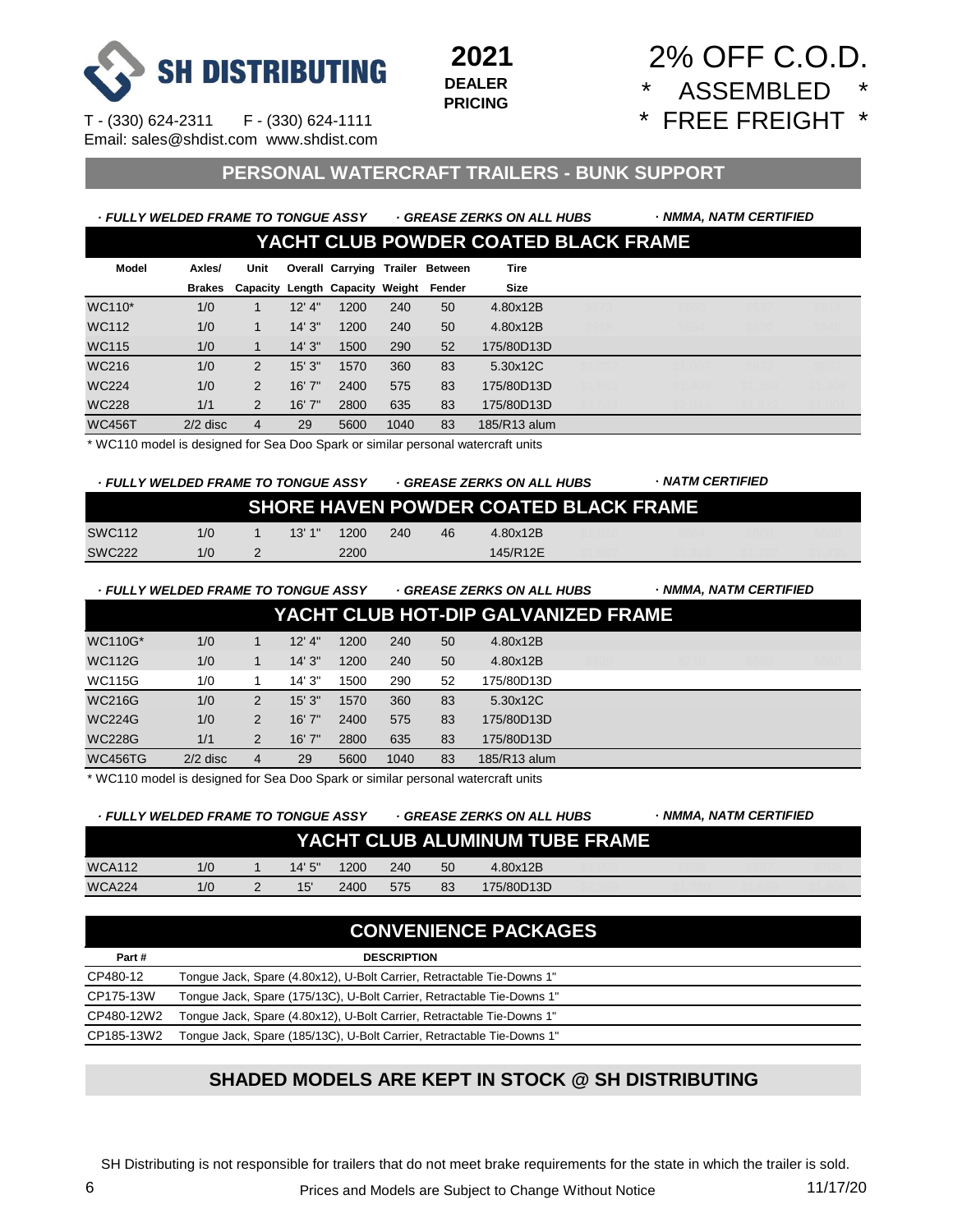

 2% OFF C.O.D. ASSEMBLED \* FREE FREIGHT \*

T - (330) 624-2311 F - (330) 624-1111 Email: sales@shdist.com www.shdist.com

#### **PWC TRAILER OPTIONS**

| Part#            | <b>DESCRIPTION</b>                                                     |                                                                       |  |  |  |  |  |  |  |
|------------------|------------------------------------------------------------------------|-----------------------------------------------------------------------|--|--|--|--|--|--|--|
| MJ-1206-B        |                                                                        | Swivel Jack - 1000 lb (pontoon & all tandem trailers are std w/jacks) |  |  |  |  |  |  |  |
| RTD <sub>1</sub> | Retractable Tie-Downs - 1" - installed (1500 lbs & <)                  |                                                                       |  |  |  |  |  |  |  |
| RTD <sub>2</sub> | Retractable Tie-Downs - 2" - installed                                 |                                                                       |  |  |  |  |  |  |  |
| WC-BS            | Bunk Supports (pair, shorter machines on bigger trailers)              |                                                                       |  |  |  |  |  |  |  |
| <b>SHY5022</b>   | Center Walkway Kit - WC224, WC228                                      |                                                                       |  |  |  |  |  |  |  |
| <b>SHY5008</b>   | Center Walkway Kit - WC224G, WC228G                                    |                                                                       |  |  |  |  |  |  |  |
| <b>SHY5009</b>   | Center Walkway Kit - WCA224                                            |                                                                       |  |  |  |  |  |  |  |
|                  | Center Walkway Kit - WCA224 - GALV                                     |                                                                       |  |  |  |  |  |  |  |
| SHY5034          | Storage Box Mount Kit - Includes Hardware - fits all WC trailer model: |                                                                       |  |  |  |  |  |  |  |
| PBW-WC1          | Poly Bunk Wrap - Single PWC trailer - installed (2 bunks)              |                                                                       |  |  |  |  |  |  |  |
| PBW-WC2          | Poly Bunk Wrap - Double WC212 only - installed (4 bunks)               |                                                                       |  |  |  |  |  |  |  |
| 175/13A UP       | Alum Wheels, Radial Tires, Stainless Lugs & Caps Upgr - per axle       |                                                                       |  |  |  |  |  |  |  |
| <b>SH855</b>     | Spare Tire: 4.80x12B<br>Tire: Bias Ply                                 | Rim: Silver                                                           |  |  |  |  |  |  |  |
|                  | Spare Tire: 5.30x12C<br>Tire: Bias Ply                                 | Rim: Silver                                                           |  |  |  |  |  |  |  |
| <b>SH860</b>     | Spare Tire: 175/80D13D<br>Tire: Bias Ply                               | Rim: Silver                                                           |  |  |  |  |  |  |  |
| <b>SH868</b>     | Spare Tire: 185/75R13D<br>Tire: Radial                                 | Rim: Aluminum                                                         |  |  |  |  |  |  |  |
| SH1604           | U-Bolt Spare Carrier (to 3" wide, 4" tall frame/tongue w/13" wheel)    |                                                                       |  |  |  |  |  |  |  |
| SH1605           | Side Mount Spare Tire Carrier, 5 lug, up to 5" frame                   |                                                                       |  |  |  |  |  |  |  |

#### **YACHT CLUB PWC DISPLAY DOLLIES**

WCD1 w/4 heavy duty non-marking swivel caster wheels, capacity #1000

## **SHOREMASTER PWC LIFT (UNASSEMBLED)**

#### *STANDARD WITH:*

- **·** *15 YEAR STRUCTURAL WARRANTY*
- **·** *(4) 24" ADJUSTABLE LEGS*
- **·** *3" POLY PULLEY w/BRASS INSERT*
- **·** *FULLY WELDED RACK & SIDES*
- **·** *STAINLESS STEEL LIFT CABLE*
- **·** *STAINLESS STEEL BOLTS & WASHERS w/SOLID BRASS NUTS*

|                           |       |     | Capacity Std Leg Inside |       | Overall | Lift   |          |  |
|---------------------------|-------|-----|-------------------------|-------|---------|--------|----------|--|
| Part#                     | Model | Std | Lenath                  | Width | Lenath  | Heiaht | Material |  |
| SM-1200PWCBB 1200PWC 1200 |       |     | 24"                     | 64"   | 77"     | 28"    | Aluminum |  |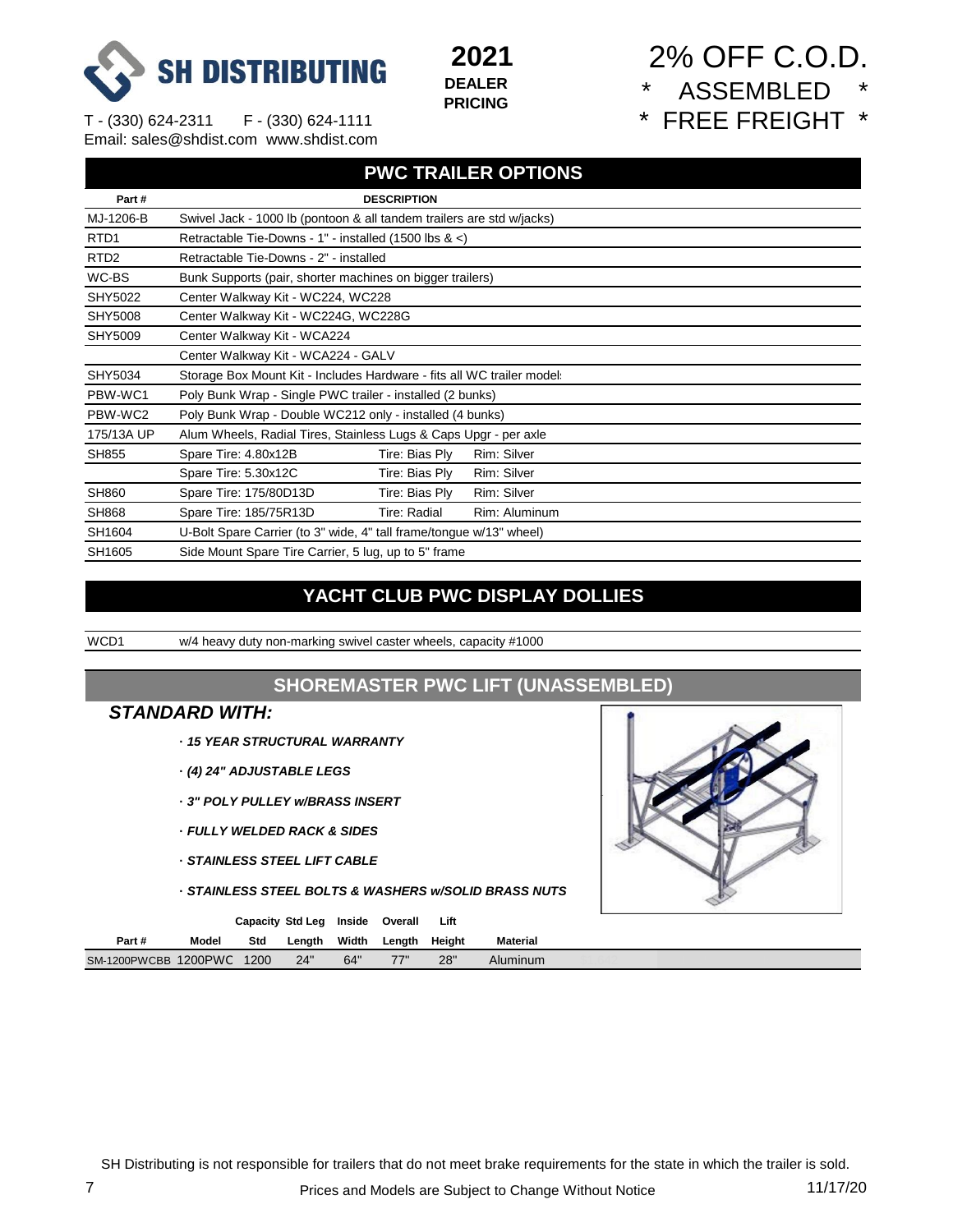

## 2% OFF C.O.D. ASSEMBLED \* FREE FREIGHT \*

#### **POLYDOCK SHOREPORT**

 **2021 DEALER PRICING**

#### *STANDARD WITH:*

- **·** *8 YEAR WARRANTY*
- **·** *8" TIE-DOWN CLEAT, STAINLESS HARDWARE*
- **·** *ADJUSTABLE NEOPRENE ROLLERS w/STAINLESS SHAFTS*
- **·** *HYDROPHOBIC VENTILATION*
- **·** *EASYILY ATTACH TO LAKE BOTTOM, DOCK OR ANOTHER UNIT*
- **·** *SUPPLEMENTAL FLOATS INCREASE CAPACITY TO 1,450 LBS. Available Tan or Gray*



|         |                                                       | Capacity | Max      |       |                |                                                          |       |  |
|---------|-------------------------------------------------------|----------|----------|-------|----------------|----------------------------------------------------------|-------|--|
| Part#   | Model                                                 | Std      | Capacity | Width | Length         | Weight                                                   | Color |  |
| 1022950 | <b>ShorePort</b>                                      | 1150     | 1450     | 58"   | 138"           | 260#                                                     | Tan   |  |
| 1029301 | <b>ShorePort</b>                                      | 1150     | 1450     | 58"   | 138"           | 260#                                                     | Gray  |  |
| Part#   |                                                       |          |          |       | <b>OPTIONS</b> |                                                          |       |  |
| 1006631 | Side Front Connector - 21"                            |          |          |       |                |                                                          | Tan   |  |
| 1029360 | Side Front Connector - 21"                            |          |          |       |                |                                                          | Gray  |  |
| 1007016 | Side Rear Connector - 12"                             |          |          |       |                |                                                          | Tan   |  |
| 1029385 | Side Rear Connector - 12"                             |          |          |       |                |                                                          | Gray  |  |
| 1022952 | Large Poly Pipe Brkt*                                 |          |          |       |                |                                                          | Tan   |  |
| 1029310 | Large Poly Pipe Brkt*                                 |          |          |       |                |                                                          | Gray  |  |
| 1022953 | Light Duty Poly Pipe Brkt*                            |          |          |       |                |                                                          | Tan   |  |
| 1029312 | Light Duty Poly Pipe Brkt*                            |          |          |       |                |                                                          | Gray  |  |
| 1022951 | <b>Rear Pipe Brkt</b>                                 |          |          |       |                |                                                          | Tan   |  |
| 1029314 | <b>Rear Pipe Brkt</b>                                 |          |          |       |                |                                                          | Gray  |  |
| 1007736 | 2" Schedule 40 Galvanized Pipe 7' (2" id, 2 3/8" od)  |          |          |       |                |                                                          |       |  |
| 1007737 |                                                       |          |          |       |                | 2" Schedule 40 Galvanized Pipe 10' 6" (2" id, 2 3/8" od) |       |  |
| 1002676 | 2" Schedule 40 Galvanized Pipe 21' (2" id, 2 3/8" od) |          |          |       |                |                                                          |       |  |
| 1026396 | Inside Pipe Auger for 2" I.D. Pipe (cast)             |          |          |       |                |                                                          |       |  |

\* the pipe brackets can be mounted to the front or the side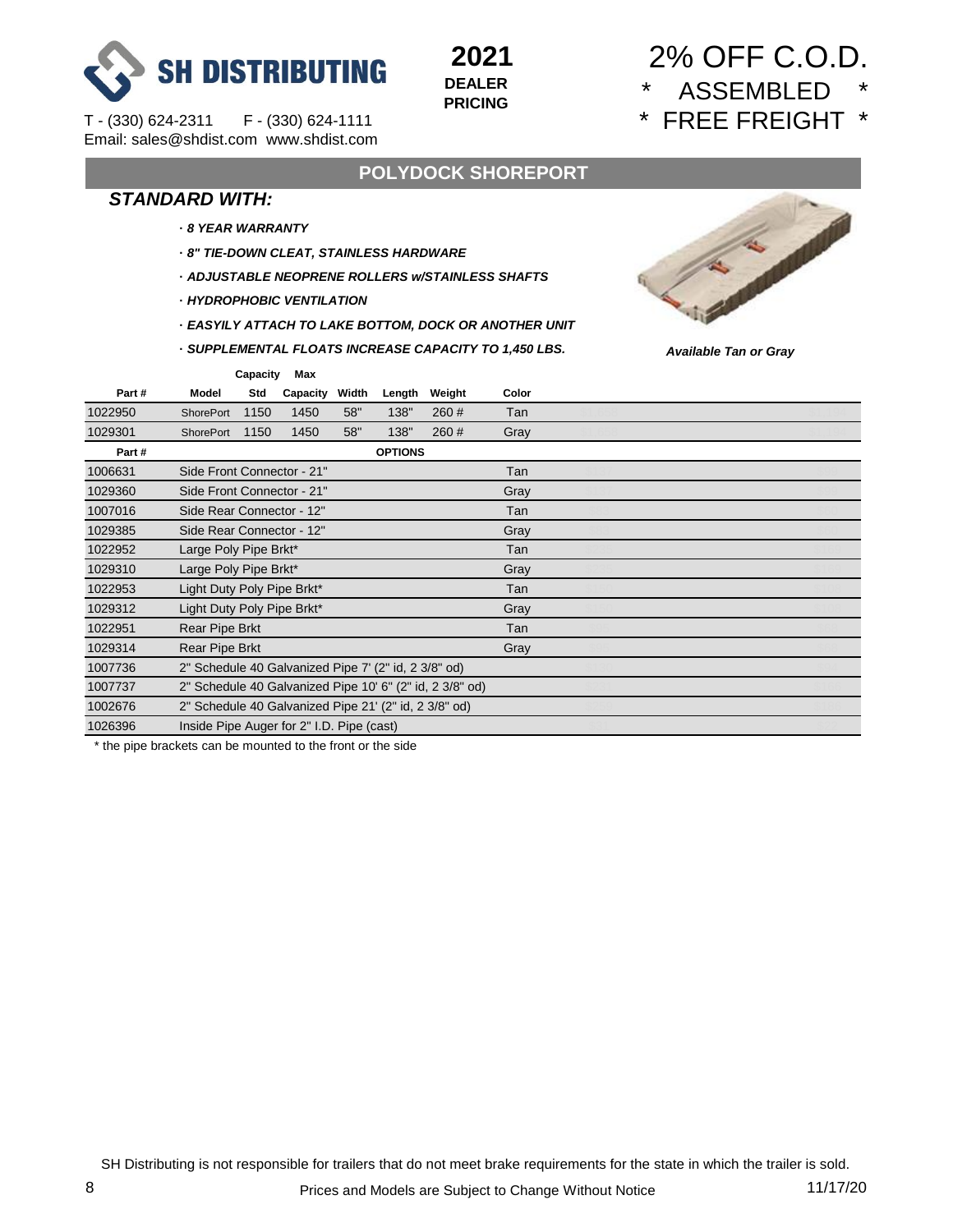



 2% OFF C.O.D. \* ASSEMBLED \* \* FREE FREIGHT \*

|                                     |                                                               |             |         |                                  |                |     | <u> YACHT CLUB BOAT TRAILERS - BUNK SUPPORT</u>                        |                           |                               |  |
|-------------------------------------|---------------------------------------------------------------|-------------|---------|----------------------------------|----------------|-----|------------------------------------------------------------------------|---------------------------|-------------------------------|--|
| ⋅ TONGUE JACK STANDARD ON TANDEMS   |                                                               |             |         |                                  |                |     | · NMMA, NATM CERTIFIED                                                 | · PRE-DRILLED FOR BOLT-ON |                               |  |
| · FULLY WELDED FRAME TO TONGUE ASSY |                                                               |             |         |                                  |                |     | GREASE ZERKS ON ALL HUBS                                               |                           | <b>THRU-FRAME SIDE GUIDES</b> |  |
|                                     |                                                               |             |         |                                  |                |     | <b>POWDER COATED BLACK FRAME</b>                                       |                           |                               |  |
| Model                               | Axles/                                                        | <b>Boat</b> |         | Overall Carrying Trailer Between |                |     | Tire                                                                   |                           |                               |  |
|                                     | <b>Brakes</b>                                                 | Length      |         | Length Capacity Weight Fender    |                |     | <b>Size</b>                                                            |                           |                               |  |
| 1610B                               | 1/0                                                           | 14-16       | 18' 8'' | 1000                             | 270            | N/A | 4.80x12B                                                               |                           |                               |  |
| 1612F                               | 1/0                                                           | $14 - 16$   | 18'1"   | 1200                             | 300            | 50  | 4.80x12B                                                               |                           |                               |  |
| 1612B                               | 1/0                                                           | $14 - 16$   | 19'     | 1200                             | 350            | 63  | 4.80x12B                                                               |                           |                               |  |
| 1613B                               | 1/0                                                           | 14-16       | 19'     | 1250                             | 350            | 63  | 175/80D13D                                                             |                           |                               |  |
| 1715B                               | 1/0                                                           | 14.5-16.5   | 19'8"   | 1500                             | 430            | 64  | 175/80D13D                                                             |                           |                               |  |
| 1715BW                              | 1/0                                                           | 14.5-16.5   | 19′8″   | 1500                             | 435            | 68  | 175/80D13D                                                             |                           |                               |  |
| 1815B                               | 1/0                                                           | $16 - 18$   | 20' 7"  | 1500                             | 435            | 64  | 175/80D13D                                                             |                           |                               |  |
| 1815BW                              | 1/0                                                           | 16-18       | 20'7"   | 1500                             | 440            | 68  | 175/80D13D                                                             |                           |                               |  |
| 1620B                               | 1/0                                                           | 14-16       | 18'6"   | 2000                             | 500            | 75  | 175/80D13D                                                             |                           |                               |  |
| 1820B                               | 1/0                                                           | $16 - 18$   | 20' 6"  | 2000                             | 540            | 75  | 175/80D13D                                                             |                           |                               |  |
| 1825B                               | 1/0                                                           | $16 - 18$   | 20' 4"  | 2450                             | 540            | 82  | 205/75D14C                                                             |                           |                               |  |
| 1830B                               | 1/1 Drum 16-18                                                |             |         | 3000                             | 600            | 82  | 215/75D14C                                                             |                           |                               |  |
| 1844TB                              | 2/1 Drum 16-18                                                |             |         | 4400                             | 950            | 79  | 175/80D13D                                                             |                           |                               |  |
| 2044TB                              | $2/1$ Drum                                                    | 18-20       |         | 4400                             | 970            | 79  | 175/80D13D                                                             |                           |                               |  |
| 2056TB                              | 2/1 Disc                                                      | 18-20       |         | 5600                             | 970            | 79  | 185/R13 alum                                                           |                           |                               |  |
| 2256TB                              | 2/1 Disc                                                      | $20 - 22$   |         | 5550                             | 1050           | 79  | 185/R13 alum                                                           |                           |                               |  |
| 2460TB                              | $2/1$ Disc                                                    | $22 - 24$   | 28' 2"  | 6000                             | 1220           | 82  | 215/R14 alum                                                           |                           |                               |  |
| 2480TB                              | 2/2 Disc                                                      | 22-24       | 28' 2"  | 8000                             | 1340           | 82  | 225/R15 alum                                                           |                           |                               |  |
| 24120TRB                            | 3/3 Disc                                                      | 22-24       | 28' 2"  | 12000                            | 1550           | 82  | 225/R15 alum                                                           |                           |                               |  |
| 2680TB                              | 2/2 Disc                                                      | 24-26       | 31'2"   | 8000                             | 1360           | 82  | 225/R15 alum                                                           |                           |                               |  |
| 26120TRB                            | 3/3 Disc                                                      | 24-26       | 31'2"   | 12000                            | 1600           | 82  | 225/R15 alum                                                           |                           |                               |  |
| 2880TB                              | $2/2$ Disc                                                    | $26 - 28$   | 33' 2"  | 8000                             | 1400           | 82  | 225/R15 alum                                                           |                           |                               |  |
| 28120TRB                            | 3/3 Disc                                                      | $26 - 28$   | 33' 2"  | 12000                            | 1650           | 82  | 225/R15 alum                                                           |                           |                               |  |
|                                     |                                                               |             |         |                                  |                |     | <b>CONVENIENCE PACKAGES</b>                                            |                           |                               |  |
| CP480-12                            |                                                               |             |         |                                  |                |     | Tongue Jack, Spare (4.80x12), U-Bolt Carrier, Retractable Tie-Downs 1" |                           |                               |  |
| CP175-13BS                          |                                                               |             |         |                                  |                |     | Tongue Jack, Spare (175/13C), Side Mount Carrier, Retractable T-D's 2" |                           |                               |  |
| CP205-14BS                          |                                                               |             |         |                                  |                |     | Tongue Jack, Spare (205/14C), Side Mount Carrier, Retractable TD's 2"  |                           |                               |  |
| CP215-14BS                          |                                                               |             |         |                                  |                |     | Tongue Jack, Spare (215/14C), Side Mount Carrier, Retractable TD's 2"  |                           |                               |  |
| CP175-13P/BT                        |                                                               |             |         |                                  |                |     | Spare (175/80D13C), Side Mount Carrier, Retractable Tie-Downs 2"       |                           |                               |  |
| CP185-13P/BT                        |                                                               |             |         |                                  |                |     | Spare (185/80D13D), Side Mount Carrier, Retractable Tie-Downs 2"       |                           |                               |  |
| CP215-14BT                          | Spare (215/14C), Side Mount Carrier, Retractable Tie-Downs 2" |             |         |                                  |                |     |                                                                        |                           |                               |  |
| CP225-15BT                          | Spare (225/15D), Side Mount Carrier, Retractable Tie-Downs 2" |             |         |                                  |                |     |                                                                        |                           |                               |  |
| Part#                               |                                                               |             |         |                                  | <b>OPTIONS</b> |     |                                                                        |                           |                               |  |
| MJ-1206-B                           |                                                               |             |         |                                  |                |     | Swivel Jack - 1000 lb (pontoon & all tandem trailers are std w/jacks)  |                           |                               |  |
| RTD1                                | Retractable Tie-Downs - 1" - installed (1500 lbs & <)         |             |         |                                  |                |     |                                                                        |                           |                               |  |
| RTD <sub>2</sub>                    | Retractable Tie-Downs - 2" - installed                        |             |         |                                  |                |     |                                                                        |                           |                               |  |
| <b>SG11</b>                         |                                                               |             |         |                                  |                |     | Side Guides - Bunk - 11" Tall Bracket, 32" Bunk, Bolt Thru Frame       |                           |                               |  |
| SG30-168                            |                                                               |             |         |                                  |                |     | Side Guides - Bunk - 30" Tall Brkt, 32" Bunk, U-Bolt to 1 1/2" Frame   |                           |                               |  |
| SGPVC                               | Side Guides - Vertical PVC Style - 44"                        |             |         |                                  |                |     |                                                                        |                           |                               |  |
| <b>BOPC</b>                         | Bolt-On Prop Cage - 20' & 22' models only                     |             |         |                                  |                |     |                                                                        |                           |                               |  |
|                                     | Windless Bow Stop Upgrade - std on 32' & 34' models           |             |         |                                  |                |     |                                                                        |                           |                               |  |

Frame size by Cap: 1000 - 1300 1.5x3, 1500 - 2000 2x3, 2500 - 4400 2x4, 5600 - 6500 2x5, 8000 - 10000 3x5, 12000 3x6 - 1610 has adjustable tongue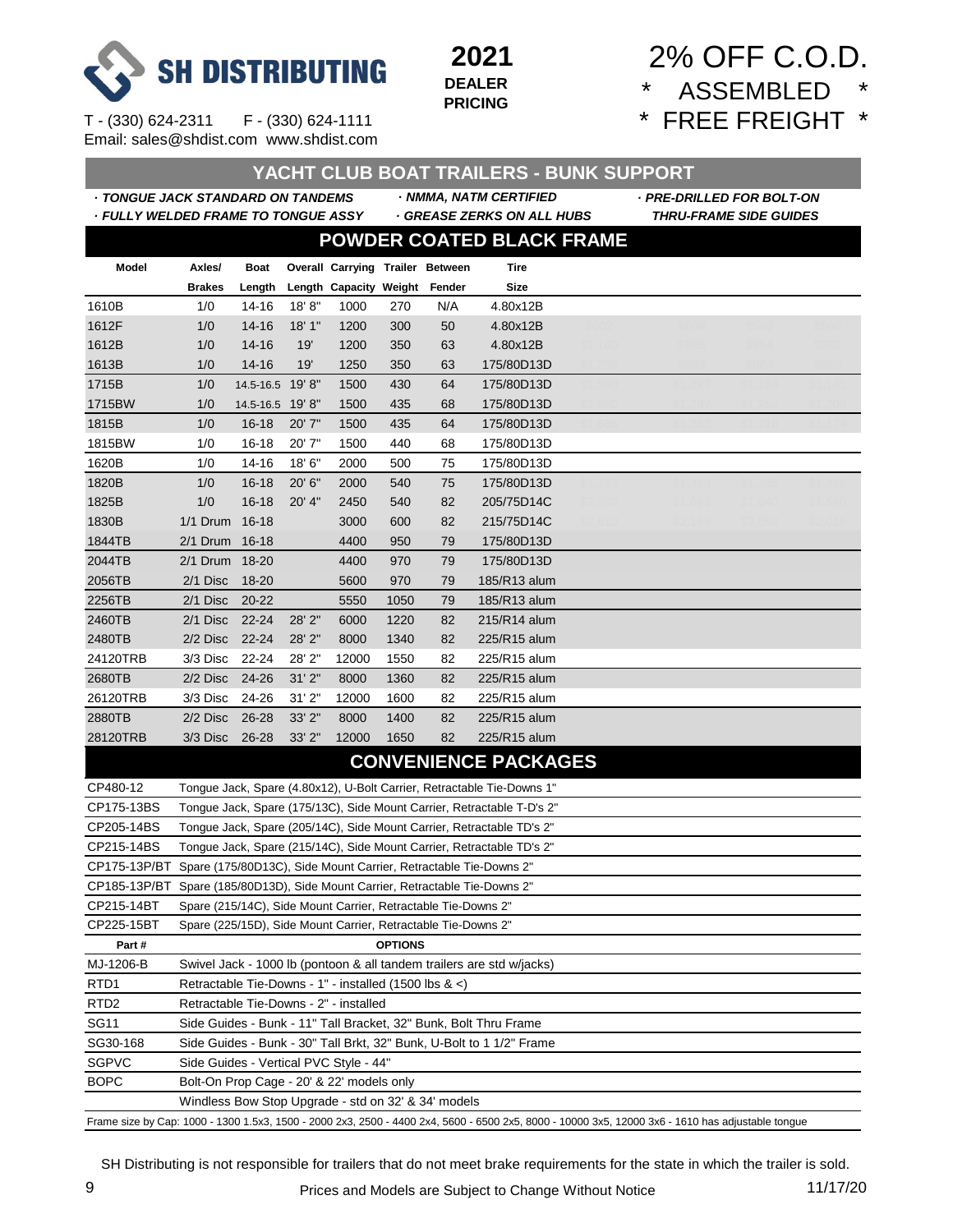



## 2% OFF C.O.D. \* ASSEMBLED \* \* FREE FREIGHT \*

|                                          |                           |             |         |                                                                            |       |        | YACHT CLUB BOAT TRAILERS - BUNK SUPPORT |                               |  |
|------------------------------------------|---------------------------|-------------|---------|----------------------------------------------------------------------------|-------|--------|-----------------------------------------|-------------------------------|--|
| . TONGUE JACK STANDARD ON TANDEMS        |                           |             |         |                                                                            |       |        | - NMMA, NATM CERTIFIED                  | · PRE-DRILLED FOR BOLT-ON     |  |
| <b>FULLY WELDED FRAME TO TONGUE ASSY</b> |                           |             |         |                                                                            |       |        | GREASE ZERKS ON ALL HUBS                | <b>THRU-FRAME SIDE GUIDES</b> |  |
|                                          |                           |             |         |                                                                            |       |        | <b>HOT-DIP GALVANIZED FRAME</b>         |                               |  |
| Model                                    | Axles/                    | <b>Boat</b> |         | Overall Carrying Trailer Between                                           |       |        | Tire                                    |                               |  |
|                                          | <b>Brakes</b>             | Length      |         | Length Capacity Weight                                                     |       | Fender | <b>Size</b>                             |                               |  |
| 1610BG                                   | 1/0                       | $14 - 16$   | 18' 8'' | 1,000                                                                      | 270   | N/A    | 4.80x12B                                |                               |  |
| 1612FG                                   | 1/0                       | 14-16       | 18'1"   | 1,200                                                                      | 300   | 50     | 4.80x12B                                |                               |  |
| 1612BG                                   | 1/0                       | $14 - 16$   | 19'     | 1,200                                                                      | 350   | 63     | 4.80x12B                                |                               |  |
| 1613BG                                   | 1/0                       | 14-16       | 19'     | 1,250                                                                      | 350   | 63     | 175/80D13D                              |                               |  |
| 1715BG                                   | 1/0                       | 14.5-16.5   | 19'8"   | 1,500                                                                      | 430   | 64     | 175/80D13D                              |                               |  |
| 1715BWG                                  | 1/0                       | 14.5-16.5   | 19'8"   | 1,500                                                                      | 435   | 68     | 175/80D13D                              |                               |  |
| 1815BG                                   | 1/0                       | $16 - 18$   | 20' 7"  | 1,500                                                                      | 435   | 64     | 175/80D13D                              |                               |  |
| 1815BWG                                  | 1/0                       | 16-18       | 20'7"   | 1,500                                                                      | 440   | 68     | 175/80D13D                              |                               |  |
| 1620BG                                   | 1/0                       | 14-16       | 18'6"   | 2,000                                                                      | 500   | 75     | 175/80D13D                              |                               |  |
| 1820BG                                   | 1/0                       | $16 - 18$   | 20'6''  | 2,000                                                                      | 540   | 75     | 175/80D13D                              |                               |  |
| 1825BG                                   | 1/0                       | $16 - 18$   | 20' 4"  | 2,450                                                                      | 540   | 82     | 205/75D14C                              |                               |  |
| 1830BG                                   | 1/1 Drum                  | 16-18       |         | 3,000                                                                      | 600   | 82     | 215/75D14C                              |                               |  |
| 1844TBG                                  | 2/1 Drum                  | $16 - 18$   |         | 4,400                                                                      | 950   | 79     | 175/80D13D                              |                               |  |
| 2044TBG                                  | 2/1 Drum                  | $18 - 20$   |         | 4,400                                                                      | 970   | 79     | 175/80D13D                              |                               |  |
| 2056TBG                                  | 2/1 Disc                  | 18-20       |         | 5,600                                                                      | 970   | 79     | 185/R13 alum                            |                               |  |
| 2256TBG                                  | 2/1 Disc                  | $20 - 22$   |         | 5,600                                                                      | 1,050 | 79     | 185/R13 alum                            |                               |  |
| 2460TBG                                  | 2/1 Disc                  | $22 - 24$   | 28' 2"  | 6,000                                                                      | 1,220 | 82     | 215/R14 alum                            |                               |  |
| 2480TBG                                  | 2/2 Disc                  | $22 - 24$   | 28' 2"  | 8,000                                                                      | 1,340 | 82     | 225/R15 alum                            |                               |  |
| 24120TRBG                                | 3/3 Disc                  | $22 - 24$   | 28' 2"  | 12,000                                                                     | 1,550 | 82     | 225/R15 alum                            |                               |  |
| 2680TBG                                  | 2/2 Disc                  | $24 - 26$   | 31'2"   | 8,000                                                                      | 1,360 | 82     | 225/R15 alum                            |                               |  |
| 26120TBG                                 | 3/3 Disc                  | 24-26       | 31'2''  | 12,000                                                                     | 1,600 | 82     | 225/R15 alum                            |                               |  |
| 2880TBG                                  | 2/2 Disc                  | 26-28       | 33'2"   | 8,000                                                                      | 1,400 | 82     | 225/R15 alum                            |                               |  |
| 28120TRBG                                | 3/3 Disc                  | $26 - 28$   | 33'2"   | 12,000                                                                     | 1,650 | 82     | 225/R15 alum                            |                               |  |
| 30120TRBG                                | 3/3 Disc                  | 28-30       | 34'3''  | 12,000                                                                     | 1,800 | 82     | 225/R15 alum                            |                               |  |
| 30149TRBG                                | 3/3 Disc                  | 28-30       |         | 14,900                                                                     | 2,790 | 82     | 235/R16 alum                            |                               |  |
| 30169TRBG                                | 3/3 Disc                  | 28-30       |         | 16,900                                                                     | 2,840 | 82     | 235/R16 alum                            |                               |  |
| 32149TRBG                                | 3/3 Disc                  | $30 - 32$   |         | 14,900                                                                     | 2,890 | 78     | 235/R16 alum                            |                               |  |
| 32169TRBG                                | 3/3 Disc                  | 30-32       |         | 16,900                                                                     | 2,940 | 78     | 235/R16 alum                            |                               |  |
| 34149TRBG                                | 3/3 Disc                  | 32-34       |         | 14,900                                                                     | 3,044 | 78     | 235/R16 alum                            |                               |  |
| 34169TRBG                                | 3/3 Disc                  | 32-34       |         | 16,900                                                                     | 3,094 | 78     | 235/R16 alum                            |                               |  |
| 36146TRBG                                | 3/3 Disc                  | 34-36       |         | 14,650                                                                     | 3,294 | 78     | 235/R16 alum                            |                               |  |
| 36166TRBG                                | 3/3 Disc<br>,,,,,,,,,,,,, | 34-36       |         | 16,650<br>$\mathbf{u}$ $\mathbf{v}$ $\mathbf{v}$ $\mathbf{v}$ $\mathbf{v}$ | 3,344 | 78     | 235/R16 alum                            |                               |  |

#### **CONVENIENCE PACKAGES** *- SEE PREVIOUS PAGE FOR CONVENIENCE PACKAGES*

| Part#            | <b>OPTIONS</b>                                                        |
|------------------|-----------------------------------------------------------------------|
| MJ-1206-B        | Swivel Jack - 1000 lb (pontoon & all tandem trailers are std w/jacks) |
| RTD <sub>1</sub> | Retractable Tie-Downs - 1" - installed (1500 lbs $\<$ )               |
| RTD <sub>2</sub> | Retractable Tie-Downs - 2" - installed                                |
| <b>SG11G</b>     | Side Guides-Bunk-11" Tall Bracket, 32" Bunk, Bolt Thru Frame-Galv     |
| SG30-168G        | Side Guides-Bunk-30" Tall Brkt, 32" Bunk, U-Bolt to 1 1/2" Frame-Ga   |
| <b>SGPVC</b>     | Side Guides - Vertical PVC Style - 44"                                |
| <b>BOPCG</b>     | Bolt-On Prop Cage - 20' & 22' models only - Galv                      |
|                  | Windless Bow Stop Upgrade - std on 32', 34' & 36' models - Galv       |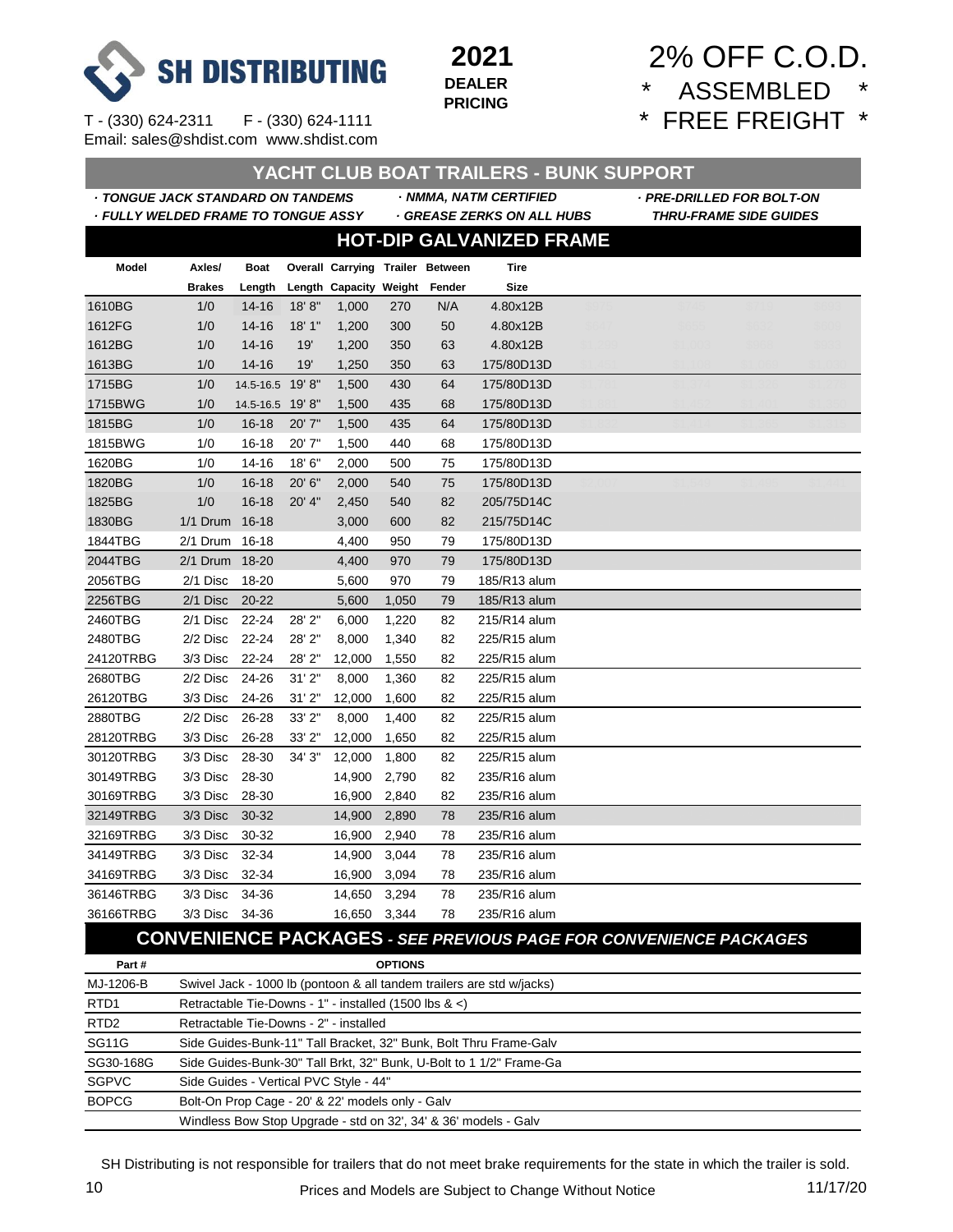

#### **YACHT CLUB BOAT TRAILERS - BUNK SUPPORT**

 **2021 DEALER PRICING**

- 
- **·** *TONGUE JACK · HOLE-LESS ADJUSTABLE PLANK BUNK SYSTEM · GREASE ZERKS ON ALL HUBS*
	-
- 
- *· LED LIGHTS · TAPERED TONGUE TO FRAME CONNECTION BRKT* **·** *NMMA, NATM CERTIFIED*
	-
- 
- *· ALUMINUM WHEELS · TARGET BUNKS*
- *· RADIAL TIRES · DISC BRAKES (not A1825B)*

#### **ALUMINUM I-BEAM FRAME**

| <b>Model</b> | Axles/               | <b>Boat</b> | Overall Carrying Trailer Between |       |        | <b>Tire</b>  |
|--------------|----------------------|-------------|----------------------------------|-------|--------|--------------|
|              | <b>Brakes</b>        | Length      | Length Capacity Weight           |       | Fender | Size         |
| A1925B       | 1/0                  | $17 - 19$   | 2,450                            | 540   | 83     | 205/R14 alum |
| A1930B       | 1/1                  | $17 - 19$   | 3,000                            | 610   | 83     | 215/R14 alum |
| A2156TB      | 2/1 disc 19 - 21     |             | 5.600                            | 940   | 83     | 205/R14 alum |
| A2356TB      | 2/1 disc 21 - 23     |             | 5,600                            | 970   | 83     | 205/R14 alum |
| A2560TB      | 2/1 disc 23 - 25     |             | 6.000                            | 1.050 | 82     | 215/R14 alum |
| A2580TB      | $2/2$ disc $23 - 25$ |             | 8.000                            | 1.170 | 82     | 225/R15 alum |
| A2780TB      | 2/2 disc 25 - 27     |             | 8,000                            | 1.210 | 82     | 225/R15 alum |
| A2980TB      | 2/2 disc 27 - 29     |             | 8.000                            | 1.907 | 82     | 225/R15 alum |
| A29120TRB    | 3/3 disc 26 - 29     |             | 12,000                           | 1,932 | 82     | 225/R15 alum |

#### **CONVENIENCE PACKAGES**

- CP205-14BA Spare (205/75R14 Alum), Side Mount Carrier, Retractable Tie-Downs 2"
- CP215-14BA Spare (215/75R14 Alum), Side Mount Carrier, Retractable Tie-Downs 2"
- CP225-15BA Spare (225/75R15 Alum), Side Mount Carrier, Retractable Tie-Downs 2"

#### **ALUMINUM I-BEAM OPTIONS**

| Part#            | <b>DESCRIPTION</b>                                                                                        |  |  |  |  |  |  |  |
|------------------|-----------------------------------------------------------------------------------------------------------|--|--|--|--|--|--|--|
| RTD <sub>2</sub> | Retractable Tie-Downs - 2" - installed                                                                    |  |  |  |  |  |  |  |
| A10DISC          | Add 10" Disc Brakes to 2nd axle - up to 14" wheels                                                        |  |  |  |  |  |  |  |
| <b>SGPVC</b>     | Side Guides - Vertical PVC Style - 44"                                                                    |  |  |  |  |  |  |  |
| SWING-4BRK       | Fulton swing tongue - 4" tongue - A2156TB & <                                                             |  |  |  |  |  |  |  |
| SWING-5BRK       | Fulton swing tongue - 5" tongue - A2356TB & A2560TB                                                       |  |  |  |  |  |  |  |
| SH953            | SS Wheel Cap w/Insert & SS Lug Nuts Upgr - 5 Lug Hub - per axle                                           |  |  |  |  |  |  |  |
| <b>SH954</b>     | SS Wheel Cap w/Insert & SS Lug Nuts Upgr - 6 Lug Hub - per axle                                           |  |  |  |  |  |  |  |
|                  | Spare Tire:                                                                                               |  |  |  |  |  |  |  |
| <b>SH920</b>     | 205/75R14<br>Tire: Radial<br>Rim: Aluminum                                                                |  |  |  |  |  |  |  |
| SH921            | 215/75R14<br>Tire: Radial<br>Rim: Aluminum                                                                |  |  |  |  |  |  |  |
| <b>SH922</b>     | Rim: Aluminum<br>225/75R15<br>Tire: Radial                                                                |  |  |  |  |  |  |  |
| SH1605           | Side Mount Spare Tire Carrier, 5 lug, up to 5" frame                                                      |  |  |  |  |  |  |  |
| SH1605-6         | Side Mount Spare Tire Carrier, 5 or 6 lug, > 5" frame / tongue                                            |  |  |  |  |  |  |  |
|                  | Frame Size: A9825B - A2156TB 4 1/2", A2356TB 5 1/2", A2560TB - A2780TB 6 1/2", A9880TB & A29120TRB 7 1/2" |  |  |  |  |  |  |  |
|                  | Tonque Size: A1925B - A2156TB 3" x 4" x 11, A2356TB & A2560TB 3" x 5" x 11, A2580TB & > 3" x 5" x 7       |  |  |  |  |  |  |  |

OTHER OPTIONS ON ACCESSORIES PAGE

#### **SHADED MODELS ARE KEPT IN STOCK @ SH DISTRIBUTING**

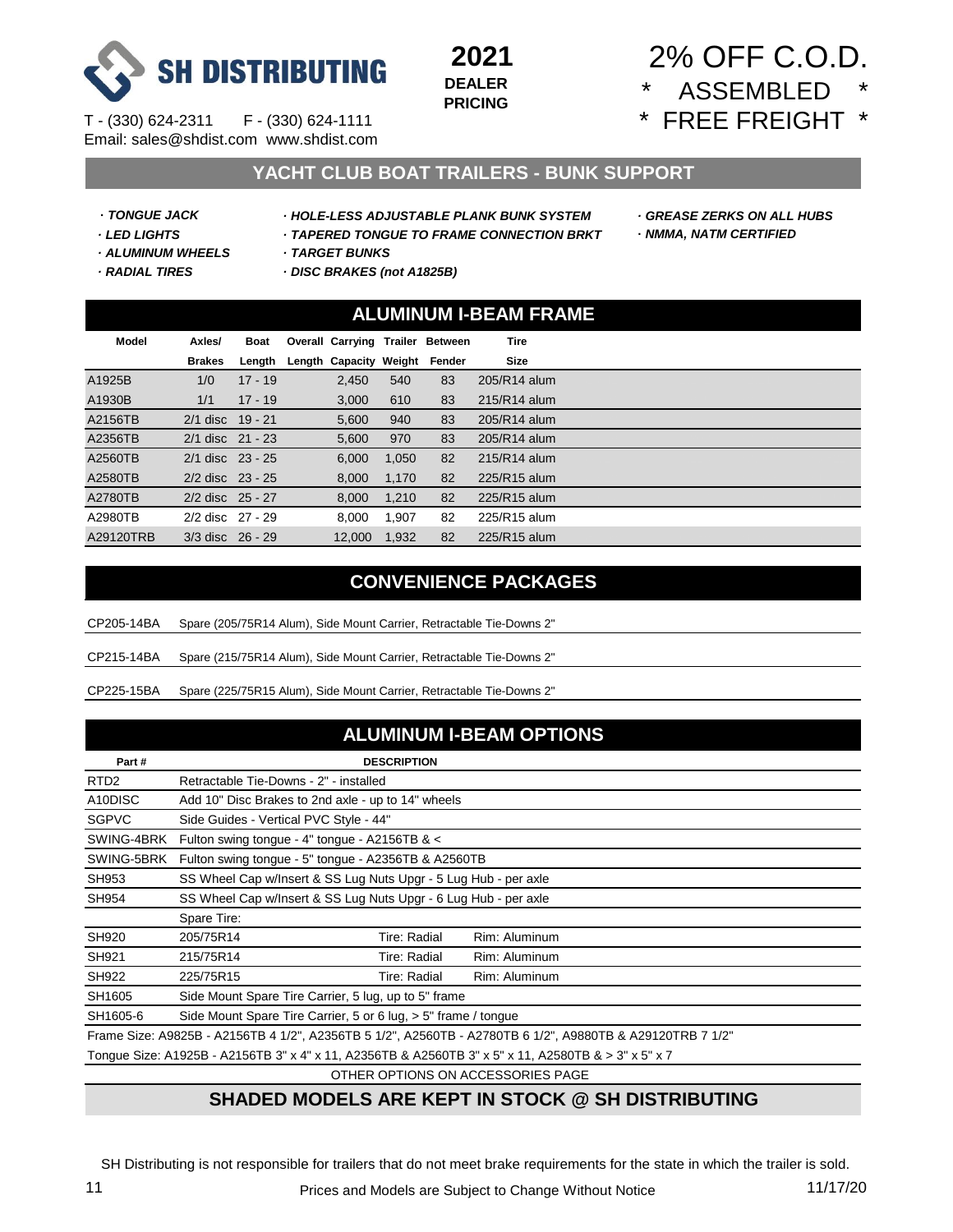

 **2021 DEALER PRICING**

 2% OFF C.O.D. \* ASSEMBLED \* \* FREE FREIGHT \*

#### **YACHT CLUB BOAT TRAILERS - ROLLER SUPPORT**

#### **·** *TONGUE JACK STANDARD ON ALL TANDEMS · GREASE ZERKS ON ALL HUBS · FULLY WELDED FRAME TO TONGUE ASSEMBLY* **·** *NMMA, NATM CERTIFIED*

| Axles/        | Boat      |                                                                  |                               |      |        | <b>Tire</b>                                                |                                  |
|---------------|-----------|------------------------------------------------------------------|-------------------------------|------|--------|------------------------------------------------------------|----------------------------------|
| <b>Brakes</b> | Length    |                                                                  |                               |      | Fender | Size                                                       |                                  |
| 1/0           | 14-16     | 18'7''                                                           | 1185                          | 375  | 51     | 4.80x12B                                                   |                                  |
| 1/0           | 14-16     | 18'3"                                                            | 2050                          | 500  | 74     | 175/80D13D                                                 |                                  |
| 1/0           |           | 19' 5"                                                           | 1500                          | 450  | 64     | 175/80D13D                                                 |                                  |
| 1/0           |           |                                                                  | 1500                          | 455  | 68     | 175/80D13D                                                 |                                  |
| 1/0           | $16 - 18$ | $20'$ 4"                                                         | 2050                          | 520  | 75     | 175/80D13D                                                 |                                  |
| 1/0           | $16 - 18$ | 20'3"                                                            | 2450                          | 560  | 79     | 205/75D14C                                                 |                                  |
|               | $16 - 18$ |                                                                  | 3000                          | 600  | 79     | 215/75D14C                                                 |                                  |
|               | 18-20     |                                                                  | 5000                          | 970  | 79     | 175/80D13D                                                 |                                  |
|               | $20 - 22$ |                                                                  | 5550                          | 1050 | 79     | 185/R13 alum                                               |                                  |
|               | 22-24     |                                                                  | 6000                          | 1220 | 79     | 215/R14 alum                                               |                                  |
|               | 22-24     |                                                                  | 8000                          | 1340 | 82     | 225/R15 alum                                               |                                  |
|               |           | $1/1$ Drum<br>$2/1$ Drum<br>$2/1$ Disc<br>$2/1$ Disc<br>2/2 Disc | 14.5-16.5<br>14.5-16.5 19' 5" |      |        | Overall Carrying Trailer Between<br>Length Capacity Weight | <b>POWDER COATED BLACK FRAME</b> |

#### **CONVENIENCE PACKAGES**

| CP480-12     | Tongue Jack, Spare (4.80x12), U-Bolt Carrier, Retractable Tie-Downs 1"        |
|--------------|-------------------------------------------------------------------------------|
| CP175-13BS   | Tonque Jack, Spare (175/13C), Side Mount Carrier, Retractable T-D's 2"        |
| CP205-14BS   | Tonque Jack, Spare (205/14C), Side Mount Carrier, Retractable TD's 2"         |
| CP215-14BS   | Tongue Jack, Spare (215/14C), Side Mount Carrier, Retractable TD's 2"         |
|              | CP175-13P/BT Spare (175/80D13C), Side Mount Carrier, Retractable Tie-Downs 2" |
| CP185-13P/BT | Spare (185/80D13D), Side Mount Carrier, Retractable Tie-Downs 2"              |
| CP215-14BT   | Spare (215/14C), Side Mount Carrier, Retractable Tie-Downs 2"                 |
| CP225-15BT   | Spare (225/15D), Side Mount Carrier, Retractable Tie-Downs 2"                 |

#### **ROLLER SUPPORT OPTIONS**

| Part#                  | <b>DESCRIPTION</b>                                                                                                          |  |  |  |  |  |  |  |  |
|------------------------|-----------------------------------------------------------------------------------------------------------------------------|--|--|--|--|--|--|--|--|
| MJ-1206-B              | Swivel Jack - 1000 lb (pontoon & all tandem trailers are std w/jacks)                                                       |  |  |  |  |  |  |  |  |
| RTD <sub>2</sub>       | Retractable Tie-Downs - 2" - installed                                                                                      |  |  |  |  |  |  |  |  |
| SG30-168               | Side Guides - Bunk - 30" Tall Brkt, 32" Bunk, U-Bolt to 1 1/2" Frame                                                        |  |  |  |  |  |  |  |  |
| <b>SG30</b>            | Side Guides - Bunk - 30" Tall Brkt, 32" Bunk, U-Bolt to 2" Frame                                                            |  |  |  |  |  |  |  |  |
| SG1769                 | Side Guides - Roller - Single Post Mount, U-Bolt to 2" Frame                                                                |  |  |  |  |  |  |  |  |
|                        | Non-Standard Modification                                                                                                   |  |  |  |  |  |  |  |  |
|                        | Wider or Narrower Frame - 1715BW thru 2256TBP                                                                               |  |  |  |  |  |  |  |  |
| <b>SPECIAL</b>         | Add 10" Drum Brakes to Non-Braking, One Axle                                                                                |  |  |  |  |  |  |  |  |
| B <sub>10</sub> DRUM   | Add 10" Drum Brakes to 2nd Axle                                                                                             |  |  |  |  |  |  |  |  |
| B <sub>10</sub> UPDISC | 10" Disc Brake Upgrade - in lieu of Drum                                                                                    |  |  |  |  |  |  |  |  |
| B <sub>10</sub> DISC   | Add 10" Disc Brakes to 2nd Axle - up to 14" wheels                                                                          |  |  |  |  |  |  |  |  |
|                        | Frame Size by Capacity: 1200 1.5x3, 1500 - 2000 2x3, 2500 - 4400 2x4, 5600 - 6000 2x5, 8000 - 10000 3x5, R3080T - 12000 3x6 |  |  |  |  |  |  |  |  |
|                        | OTHER OPTIONS ON ACCESSORIES PAGE                                                                                           |  |  |  |  |  |  |  |  |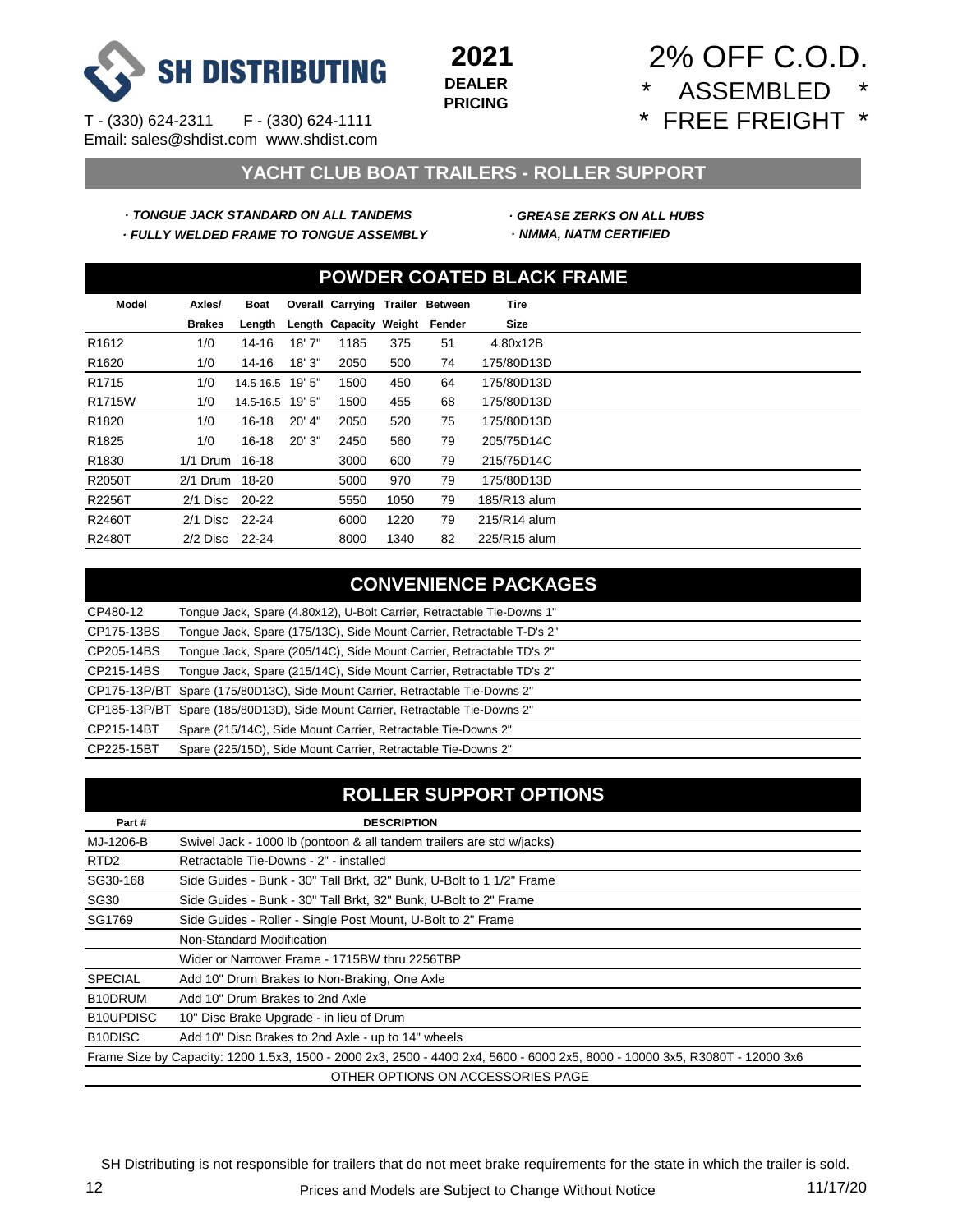

 **2021 DEALER PRICING**

 2% OFF C.O.D. ASSEMBLED \* FREE FREIGHT \*

#### **YACHT CLUB BOAT TRAILERS - ROLLER SUPPORT**

#### **·** *TONGUE JACK STANDARD ON ALL TANDEMS · GREASE ZERKS ON ALL HUBS*

 *· FULLY WELDED FRAME TO TONGUE ASSEMBLY* **·** *NMMA, NATM CERTIFIED*

| <b>HOT-DIP GALVANIZED FRAME</b> |           |                                                                  |                        |      |         |                                                           |  |  |
|---------------------------------|-----------|------------------------------------------------------------------|------------------------|------|---------|-----------------------------------------------------------|--|--|
| Axles/                          | Boat      |                                                                  |                        |      | Between | <b>Tire</b>                                               |  |  |
| <b>Brakes</b>                   | Length    |                                                                  |                        |      | Fender  | Size                                                      |  |  |
| 1/0                             | $14 - 16$ | 18'7''                                                           | 1185                   | 375  | 51      | 4.80x12B                                                  |  |  |
| 1/0                             | 14-16     | 18'3''                                                           | 2050                   | 500  | 74      | 175/80D13D                                                |  |  |
| 1/0                             |           | 19' 5"                                                           | 1500                   | 450  | 64      | 175/80D13D                                                |  |  |
| 1/0                             |           | 19' 5"                                                           | 1500                   | 455  | 68      | 175/80D13D                                                |  |  |
| 1/0                             | $16 - 18$ | 20' 4"                                                           | 2050                   | 520  | 75      | 175/80D13D                                                |  |  |
| 1/0                             | $16 - 18$ | 20'3"                                                            | 2450                   | 560  | 79      | 205/75D14C                                                |  |  |
|                                 | $16 - 18$ |                                                                  | 3000                   | 600  | 79      | 215/75D14C                                                |  |  |
|                                 | 18-20     |                                                                  | 5000                   | 970  | 79      | 175/80D13D                                                |  |  |
|                                 | $20 - 22$ |                                                                  | 5550                   | 1050 | 79      | 185/R13 alum                                              |  |  |
|                                 | $22 - 24$ |                                                                  | 6000                   | 1220 | 79      | 215/R14 alum                                              |  |  |
|                                 | 22-24     |                                                                  | 8000                   | 1340 | 82      | 225/R15 alum                                              |  |  |
|                                 |           | $1/1$ Drum<br>$2/1$ Drum<br>$2/1$ Disc<br>$2/1$ Disc<br>2/2 Disc | 14.5-16.5<br>14.5-16.5 |      |         | <b>Overall Carrying Trailer</b><br>Length Capacity Weight |  |  |

#### **CONVENIENCE PACKAGES**

| CP480-12   | Tonque Jack, Spare (4.80x12), U-Bolt Carrier, Retractable Tie-Downs 1"        |
|------------|-------------------------------------------------------------------------------|
| CP175-13BS | Tongue Jack, Spare (175/13C), Side Mount Carrier, Retractable T-D's 2"        |
| CP205-14BS | Tonque Jack, Spare (205/14C), Side Mount Carrier, Retractable TD's 2"         |
| CP215-14BS | Tongue Jack, Spare (215/14C), Side Mount Carrier, Retractable TD's 2"         |
|            | CP175-13P/BT Spare (175/80D13C), Side Mount Carrier, Retractable Tie-Downs 2" |
|            | CP185-13P/BT Spare (185/80D13D), Side Mount Carrier, Retractable Tie-Downs 2" |
| CP215-14BT | Spare (215/14C), Side Mount Carrier, Retractable Tie-Downs 2"                 |
| CP225-15BT | Spare (225/15D), Side Mount Carrier, Retractable Tie-Downs 2"                 |

#### **ROLLER SUPPORT OPTIONS**

| Part#                 | <b>DESCRIPTION</b>                                                                                                          |  |  |  |  |  |
|-----------------------|-----------------------------------------------------------------------------------------------------------------------------|--|--|--|--|--|
| MJ-1206-B             | Swivel Jack - 1000 lb (pontoon & all tandem trailers are std w/jacks)                                                       |  |  |  |  |  |
| RTD <sub>2</sub>      | Retractable Tie-Downs - 2" - installed                                                                                      |  |  |  |  |  |
| SG30-168G             | Side Guides-Bunk-30" Tall Brkt. 32" Bunk. U-Bolt to 1 1/2" Frame-Ga                                                         |  |  |  |  |  |
| SG30G                 | Side Guides-Bunk-30" Tall Brkt, 32" Bunk, U-Bolt to 2" Frame-Galv                                                           |  |  |  |  |  |
| SG1769G               | Side Guides - Roller - Single Post Mount, U-Bolt to 2" Frame-Galv                                                           |  |  |  |  |  |
|                       | Non-Standard Modification                                                                                                   |  |  |  |  |  |
|                       | Wider or Narrower Frame - 1715BW thru 2256TBP                                                                               |  |  |  |  |  |
| <b>SPECIAL</b>        | Add 10" Drum Brakes to Non-Braking, One Axle - Galv                                                                         |  |  |  |  |  |
| B10DRUMG              | Add 10" Drum Brakes to 2nd Axle - Galv                                                                                      |  |  |  |  |  |
| B10UPDISCG            | 10" Disc Brake Upgrade - in lieu of Drum - Galv                                                                             |  |  |  |  |  |
| B <sub>10</sub> DISCG | Add 10" Disc Brakes to 2nd Axle - up to 14" wheels - Galv                                                                   |  |  |  |  |  |
|                       | Frame Size by Capacity: 1200 1.5x3, 1500 - 2000 2x3, 2500 - 4400 2x4, 5600 - 6000 2x5, 8000 - 10000 3x5, R3080T - 12000 3x6 |  |  |  |  |  |
|                       | OTHER OPTIONS ON ACCESSORIES PAGE                                                                                           |  |  |  |  |  |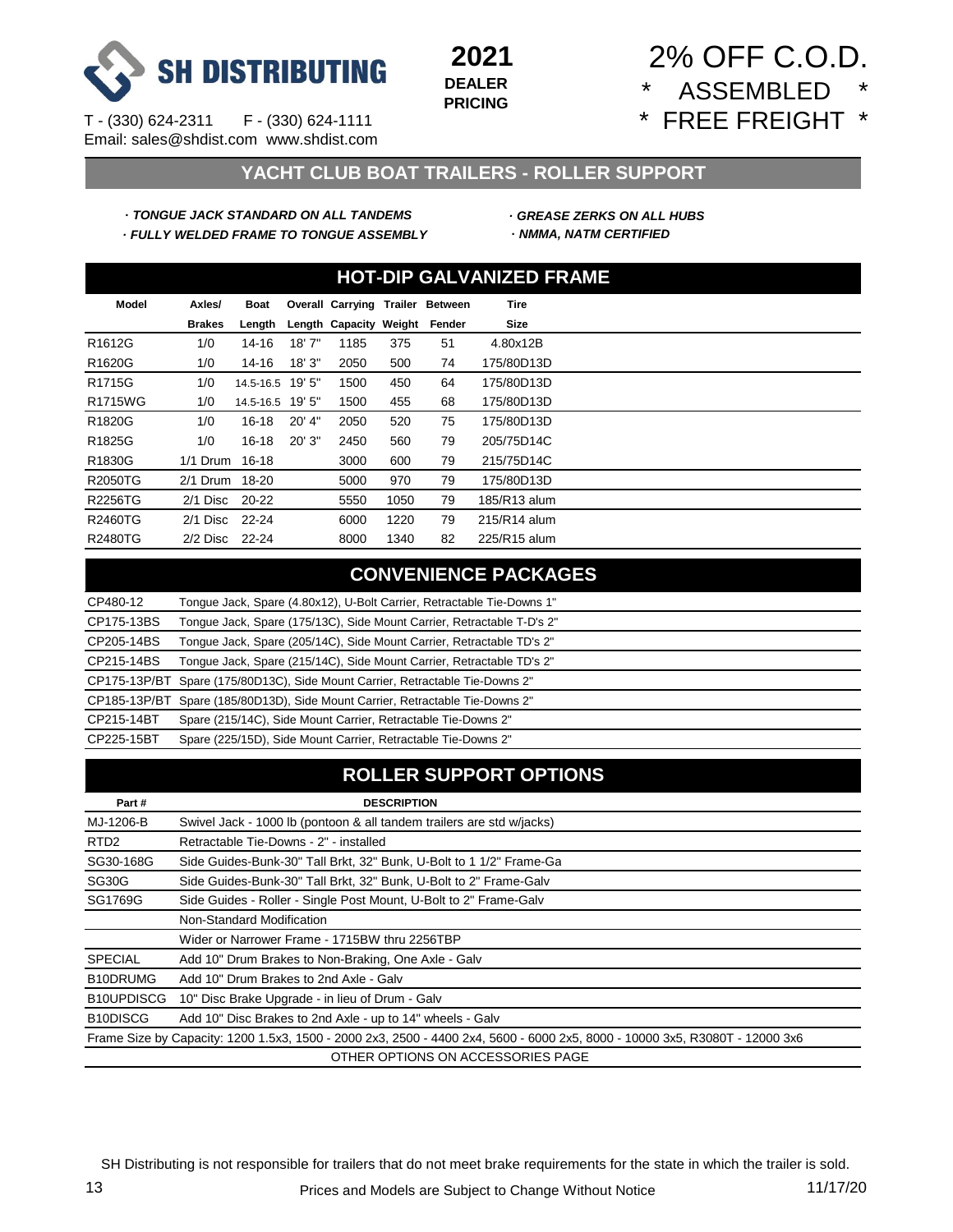

 **2021 DEALER PRICING**

 2% OFF C.O.D. \* ASSEMBLED \* \* FREE FREIGHT \*

|                                              |                                          |                                       |                                                                       | <b>YACHT CLUB OPTIONS</b> |                                                                                                                                                 |
|----------------------------------------------|------------------------------------------|---------------------------------------|-----------------------------------------------------------------------|---------------------------|-------------------------------------------------------------------------------------------------------------------------------------------------|
|                                              |                                          |                                       | BOAT BRAND SPECIFIC DECALS - INSTALLED                                |                           |                                                                                                                                                 |
|                                              | Alumacraft                               | Chris Craft                           | Crownline                                                             | Regal                     |                                                                                                                                                 |
|                                              | Chaparral                                | Cobalt                                | <b>Cruisers Sport</b>                                                 | Stingray                  |                                                                                                                                                 |
| Part#                                        |                                          |                                       | <b>MODIFICATION</b>                                                   |                           |                                                                                                                                                 |
|                                              | <b>Non-Standard Modifications</b>        |                                       |                                                                       |                           |                                                                                                                                                 |
| Part#                                        |                                          |                                       | POLY BUNK WRAP (black)                                                |                           |                                                                                                                                                 |
| SH1455                                       |                                          | Poly Bunk Wrap Per ft. - installed    |                                                                       |                           |                                                                                                                                                 |
| SH1456                                       | Poly Bunk Wrap End Caps (each)           |                                       |                                                                       |                           |                                                                                                                                                 |
| PBW(length)                                  | Pontoon - installed (4) bunks            |                                       |                                                                       |                           |                                                                                                                                                 |
| PBW(length)TR Pontoon - installed (6) bunks  |                                          |                                       |                                                                       |                           |                                                                                                                                                 |
| PBW-TRIEXT                                   | Trikit - installed (2) 3' bunks          |                                       |                                                                       |                           |                                                                                                                                                 |
| PBW-TRIKIT-7 Trikit - installed (2) 7' bunks |                                          |                                       |                                                                       |                           |                                                                                                                                                 |
| <b>PBW-TRIKIT</b>                            | Trikit - installed (2) 12' bunks         |                                       |                                                                       |                           |                                                                                                                                                 |
| PBWBT8                                       |                                          |                                       | Boat Trailer - installed (2) bunks - 1612B thru 1820B                 |                           |                                                                                                                                                 |
| Part#                                        |                                          |                                       | <b>BRAKE OPTIONS</b>                                                  |                           |                                                                                                                                                 |
|                                              |                                          |                                       | Electric/Hydraulic Brake Kit w/Battery (add to trailer w/disc brakes) |                           |                                                                                                                                                 |
| <b>SPECIAL</b>                               |                                          |                                       | Add 10" Drum Brakes to Non-Braking, One Axle                          |                           |                                                                                                                                                 |
| <b>SPECIAL</b>                               |                                          |                                       | Add 10" Drum Brakes to Non-Braking, One Axle - Galv                   |                           |                                                                                                                                                 |
| B10DRUM                                      | Add 10" Drum Brakes to 2nd Axle          |                                       |                                                                       |                           |                                                                                                                                                 |
| B10DRUMG                                     | Add 10" Drum Brakes to 2nd Axle - Galv   |                                       |                                                                       |                           |                                                                                                                                                 |
| B <sub>10</sub> UPDISC                       | 10" Disc Brake Upgrade - in lieu of Drum |                                       |                                                                       |                           |                                                                                                                                                 |
| B10UPDISCG                                   |                                          |                                       | 10" Disc Brake Upgrade - in lieu of Drum - Galv                       |                           |                                                                                                                                                 |
| B <sub>10</sub> DISC                         |                                          |                                       | Add 10" Disc Brakes to 2nd Axle - up to 14" wheels                    |                           |                                                                                                                                                 |
| B10DISCG                                     |                                          |                                       | Add 10" Disc Brakes to 2nd Axle - up to 14" wheels - Galv             |                           |                                                                                                                                                 |
| Part#                                        |                                          |                                       | <b>TONGUE JACKS</b>                                                   |                           |                                                                                                                                                 |
| MJ-1206-B                                    |                                          |                                       | Swivel Jack - 1000 lb (pontoon & all tandem trailers are std w/jacks) |                           |                                                                                                                                                 |
|                                              | <b>Bulk Quantity loose</b>               |                                       | 1 - 24 - price for each                                               |                           |                                                                                                                                                 |
|                                              |                                          |                                       | 25 - 99 - price for each                                              |                           |                                                                                                                                                 |
|                                              |                                          |                                       | 100 pack - price for each                                             |                           |                                                                                                                                                 |
| MJ-1500-DWL                                  | Swivel Jack - 1500 lb - Double Wheel     |                                       |                                                                       |                           |                                                                                                                                                 |
| TJUP-DW                                      |                                          |                                       | Swivel Jack - 1500 lb - Double Wheel - Upgrade                        |                           |                                                                                                                                                 |
| TJUP-PAD                                     |                                          | Drop Leg Pad Jack - 2500 lb - Upgrade |                                                                       |                           |                                                                                                                                                 |
| Part#                                        |                                          |                                       | <b>SWING TONGUES</b>                                                  |                           |                                                                                                                                                 |
|                                              |                                          |                                       |                                                                       |                           | Ususally shortens the trailer by 2' on a non-braking model, and 2' 6" on a trailer with brakes. Specific lengths may be available upon request. |
| SWING3                                       |                                          |                                       | Fulton Swing Tongue, $3$ ", $\leq$ 2000 lb Carrying Cap - installed   |                           |                                                                                                                                                 |
| SWING-3                                      |                                          | Kit only loose                        |                                                                       |                           |                                                                                                                                                 |
| SWING4                                       |                                          |                                       | Fulton Swing Tongue, 4", ≤ 5000 lb Carrying Cap - installed           |                           |                                                                                                                                                 |
| SWING4-BRK                                   |                                          |                                       | Fulton Swing Tongue, 4", Brakes, ≤ 5000# Carrying Cap - installed     |                           |                                                                                                                                                 |
| SWING-4                                      |                                          | Kit only loose                        |                                                                       |                           |                                                                                                                                                 |
| SWING5-BRK                                   |                                          |                                       | Fulton Swing Tongue, 5", Brakes, ≤ 6600# Carrying Cap - installed     |                           |                                                                                                                                                 |
| SWING-5                                      |                                          | Kit only loose                        |                                                                       |                           |                                                                                                                                                 |

Special Order Factory Welded - ≤ 5000# Carrying Capacity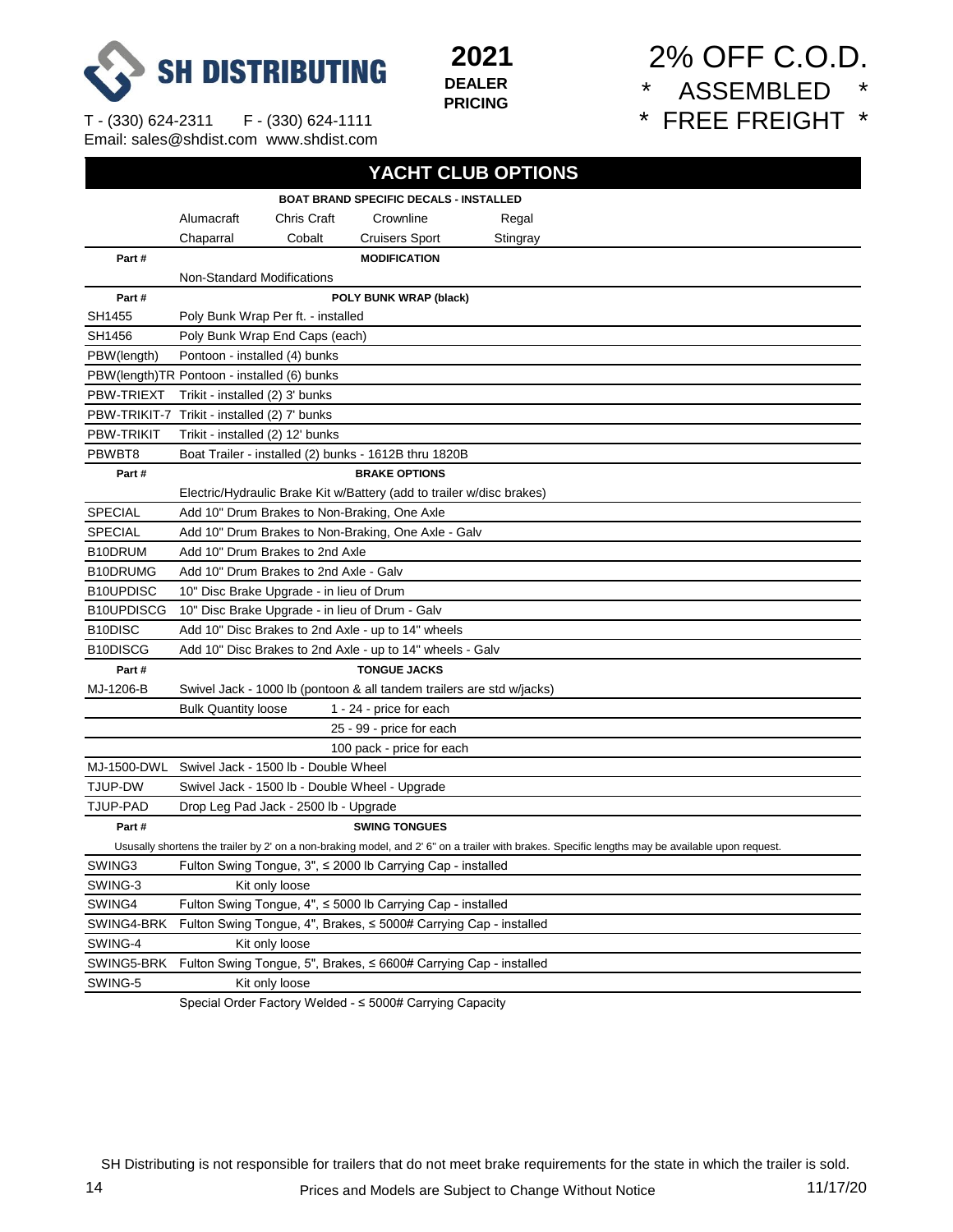

 2% OFF C.O.D. \* ASSEMBLED \* \* FREE FREIGHT \*

T - (330) 624-2311 F - (330) 624-1111 Email: sales@shdist.com www.shdist.com

|                                                                     |                     | <b>YACHT CLUB OPTIONS - continued</b>                                                                                                                                                                                                                                                                                                                                                                                                                          |  |  |  |  |  |  |  |
|---------------------------------------------------------------------|---------------------|----------------------------------------------------------------------------------------------------------------------------------------------------------------------------------------------------------------------------------------------------------------------------------------------------------------------------------------------------------------------------------------------------------------------------------------------------------------|--|--|--|--|--|--|--|
|                                                                     |                     |                                                                                                                                                                                                                                                                                                                                                                                                                                                                |  |  |  |  |  |  |  |
| SS Wheel Cap w/Insert & SS Lug Nuts Upgr - 5 Lug Hub - per axle     |                     |                                                                                                                                                                                                                                                                                                                                                                                                                                                                |  |  |  |  |  |  |  |
|                                                                     |                     |                                                                                                                                                                                                                                                                                                                                                                                                                                                                |  |  |  |  |  |  |  |
|                                                                     |                     |                                                                                                                                                                                                                                                                                                                                                                                                                                                                |  |  |  |  |  |  |  |
| 175, 185/13A UP                                                     |                     |                                                                                                                                                                                                                                                                                                                                                                                                                                                                |  |  |  |  |  |  |  |
|                                                                     |                     |                                                                                                                                                                                                                                                                                                                                                                                                                                                                |  |  |  |  |  |  |  |
|                                                                     |                     |                                                                                                                                                                                                                                                                                                                                                                                                                                                                |  |  |  |  |  |  |  |
|                                                                     |                     |                                                                                                                                                                                                                                                                                                                                                                                                                                                                |  |  |  |  |  |  |  |
| 4.80x12B                                                            | Tire: Bias Ply      | Rim: Silver                                                                                                                                                                                                                                                                                                                                                                                                                                                    |  |  |  |  |  |  |  |
| 5.30x12C                                                            | Tire: Bias Ply      | Rim: Silver                                                                                                                                                                                                                                                                                                                                                                                                                                                    |  |  |  |  |  |  |  |
| 145/R12RE                                                           | <b>Tire: Radial</b> | Rim: Silver                                                                                                                                                                                                                                                                                                                                                                                                                                                    |  |  |  |  |  |  |  |
| 175/80D13C                                                          | Tire: Bias Ply      | Rim: Silver                                                                                                                                                                                                                                                                                                                                                                                                                                                    |  |  |  |  |  |  |  |
| 185/75D13C                                                          | Tire: Bias Ply      | Rim: Silver                                                                                                                                                                                                                                                                                                                                                                                                                                                    |  |  |  |  |  |  |  |
| 185/80D13D                                                          | Tire: Bias Ply      | Rim: Silver                                                                                                                                                                                                                                                                                                                                                                                                                                                    |  |  |  |  |  |  |  |
| 205/75D14C                                                          | Tire: Bias Ply      | Rim: Silver                                                                                                                                                                                                                                                                                                                                                                                                                                                    |  |  |  |  |  |  |  |
| 215/75D14C                                                          | Tire: Bias Ply      | Rim: Silver                                                                                                                                                                                                                                                                                                                                                                                                                                                    |  |  |  |  |  |  |  |
| 225/75D15D                                                          | Tire: Bias Ply      | Rim: Silver                                                                                                                                                                                                                                                                                                                                                                                                                                                    |  |  |  |  |  |  |  |
| 145/R12E                                                            | <b>Tire: Radial</b> | Rim: Aluminum                                                                                                                                                                                                                                                                                                                                                                                                                                                  |  |  |  |  |  |  |  |
| 175/80R13                                                           | <b>Tire: Radial</b> | Rim: Aluminum                                                                                                                                                                                                                                                                                                                                                                                                                                                  |  |  |  |  |  |  |  |
| 185/80R13                                                           | <b>Tire: Radial</b> | Rim: Aluminum                                                                                                                                                                                                                                                                                                                                                                                                                                                  |  |  |  |  |  |  |  |
| 205/75R14                                                           | <b>Tire: Radial</b> | Rim: Aluminum                                                                                                                                                                                                                                                                                                                                                                                                                                                  |  |  |  |  |  |  |  |
| 215/75R14                                                           | Tire: Radial        | Rim: Aluminum                                                                                                                                                                                                                                                                                                                                                                                                                                                  |  |  |  |  |  |  |  |
| 225/75R15                                                           | <b>Tire: Radial</b> | Rim: Aluminum                                                                                                                                                                                                                                                                                                                                                                                                                                                  |  |  |  |  |  |  |  |
| 235/80R16                                                           | <b>Tire: Radial</b> | Rim: Aluminum                                                                                                                                                                                                                                                                                                                                                                                                                                                  |  |  |  |  |  |  |  |
| <b>SPARE TIRE CARRIERS</b>                                          |                     |                                                                                                                                                                                                                                                                                                                                                                                                                                                                |  |  |  |  |  |  |  |
| U-Bolt Spare Carrier (to 3" wide, 4" tall frame/tongue w/13" wheel) |                     |                                                                                                                                                                                                                                                                                                                                                                                                                                                                |  |  |  |  |  |  |  |
| Side Mount Spare Tire Carrier, 5 lug, up to 5" frame                |                     |                                                                                                                                                                                                                                                                                                                                                                                                                                                                |  |  |  |  |  |  |  |
|                                                                     |                     |                                                                                                                                                                                                                                                                                                                                                                                                                                                                |  |  |  |  |  |  |  |
|                                                                     |                     | TIRE & RIM UPGRADES - per axle<br>SS Wheel Cap w/Insert & SS Lug Nuts Upgr - 6 Lug Hub - per axle<br>Alum Wheels (not stainless steel lugs or caps) Upgrade - per axle<br>Alum Wheels, Radial Tires, SS Lugs & Caps Upgrade - per axle<br>Alum Wheels, Radial Tires, SS Lugs & Caps Upgrade - per axle<br>Alum Wheels, Radial Tires, SS Lugs & Caps Upgrade - per axle<br><b>SPARE TIRES</b><br>Side Mount Spare Tire Carrier, 5 or 6 lug, > 5" frame / tongue |  |  |  |  |  |  |  |

#### **CONVENIECE PACKAGE KEY**

|   | <b>CP</b> Convenience Package            | w              | Watercraft trailer              | BТ | <b>Boat trailer Tandem axle</b>    |
|---|------------------------------------------|----------------|---------------------------------|----|------------------------------------|
| P | Pontoon                                  | W <sub>2</sub> | Watercraft trailer 2 place      | BА | <b>Boat trailer Aluminum wheel</b> |
|   | <b>PA</b> Pontoon trailer Aluminum wheel | BS             | <b>Boat trailer Single axle</b> |    |                                    |

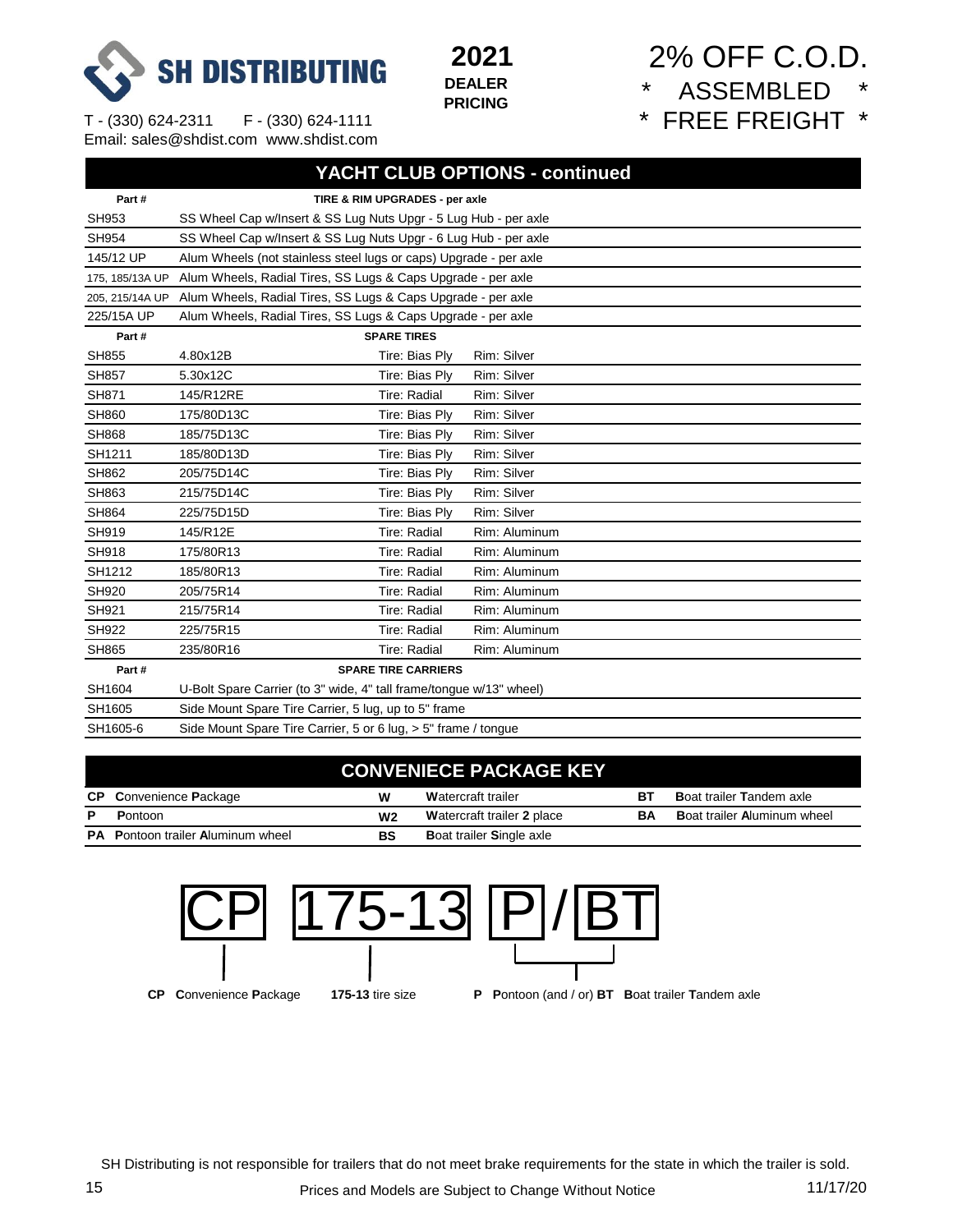

## 2% OFF C.O.D. ASSEMBLED

\* FREE FREIGHT \*

T - (330) 624-2311 F - (330) 624-1111 Email: sales@shdist.com www.shdist.com

### **HOOSIER PONTOON TRAILERS - CLASSIC ROUND TUBE FRAME - DECK SUPPORT**

- **·** *TONGUE JACK 1200 LB CAPACITY · LEAF SPRINGS · 48" TOP FRAME WIDTH* **·** *LED LIGHTING SYSTEM · REMOVEABLE TONGUE ASSEMBLY*
	-
- 

| <b>ELECTROCOAT BLACK FRAME</b> |                  |             |    |                                 |     |            |              |  |
|--------------------------------|------------------|-------------|----|---------------------------------|-----|------------|--------------|--|
| <b>Model</b>                   | Axles/           | <b>Boat</b> |    | <b>Overall Carrying Trailer</b> |     | <b>Bed</b> | <b>Tire</b>  |  |
|                                | <b>Brakes</b>    | Length      |    | Length Capacity Weight          |     | Length     | Size         |  |
| SL650N                         | 1/0              | $16 - 18$   | 24 | 2000                            | 480 | 16.5       | 145R12D Galv |  |
| SL650BRN                       | $1/1$ drum       | $16 - 18$   | 24 | 2000                            |     | 16.5       | 145R12D Galv |  |
| HDSL650N*                      | 1/0              | $16 - 18$   | 24 | 2000                            |     | 16.5       | 145R12D Galv |  |
| <b>TA650N</b>                  | 2/0              | $16 - 18$   | 24 | 3500                            | 605 | 16.5       | 145R12D Galv |  |
| TA650BRN                       | 2/2 drum 16 - 18 |             | 24 | 3500                            |     | 16.5       | 145R12D Galv |  |
| HDTA650N                       | 2/0              | $16 - 18$   | 24 | 3500                            |     | 16.5       | 145R12D Galv |  |
| <b>SL700N</b>                  | 1/0              | $20 - 24$   | 28 | 2000                            | 525 | 21         | 145R12D Galv |  |
| SL700BRN                       | $1/1$ drum       | $20 - 24$   | 28 | 2000                            |     | 21         | 145R12D Galv |  |
| HDSL700N*                      | 1/0              | $20 - 24$   | 28 | 2000                            |     | 21         | 145R12D Galv |  |
| <b>TA700N</b>                  | 2/0              | $20 - 24$   | 28 | 3500                            | 620 | 21         | 145R12D Galv |  |
| TA700BRN                       | $2/2$ drum       | $20 - 24$   | 28 | 3500                            |     | 21         | 145R12D Galv |  |
| HDTA700N                       | 2/0              | $20 - 24$   | 28 | 3500                            |     | 21         | 145R12D Galv |  |
| <b>TA725N</b>                  | 2/0              | $24 - 26$   | 32 | 3500                            | 710 | 25         | 145R12D Galv |  |
| TA725BRN                       | 2/2 drum 24 - 26 |             | 32 | 3500                            |     | 25         | 145R12D Galv |  |
| HDTA725N                       | 2/0              | $24 - 26$   | 32 | 3500                            |     | 25         | 145R12D Galv |  |
| 3TA725N                        | 3/0              | $24 - 26$   | 32 | 6000                            | 835 | 25         | 145R12D Galv |  |
| 3TA725BRN                      | 3/2 drum 24 - 26 |             | 32 | 6000                            |     | 25         | 145R12D Galv |  |

\* HDSL models come with a 1500# brake winch

| г |  |
|---|--|
|---|--|

| Upgrade            |                                                                  |
|--------------------|------------------------------------------------------------------|
| <b>Designation</b> | <b>UPGRADE FEATURES</b>                                          |
|                    | 3rd Axle Brakes - All Triple Axles w/2 Axle Brakes, drum or disc |
| Part#              | <b>OPTIONS</b>                                                   |
|                    | 145R12D Spare Tire & Galvanized Wheel w/Bracket                  |
| H24SRK             | 2 x 4 Siderail Kit                                               |
| HFLWS              | Front Loading Winch Stand w/Winch & Strap                        |
|                    | 5500# Electric Winch w/Battery Pan                               |
|                    | Custom Aluminum Wheel w/12" Radial Tire (per axle)               |
|                    |                                                                  |

#### **SHADED MODELS ARE KEPT IN STOCK @ SH DISTRIBUTING**

SH Distributing is not responsible for trailers that do not meet brake requirements for the state in which the trailer is sold.

 $\overline{a}$  $\overline{\phantom{0}}$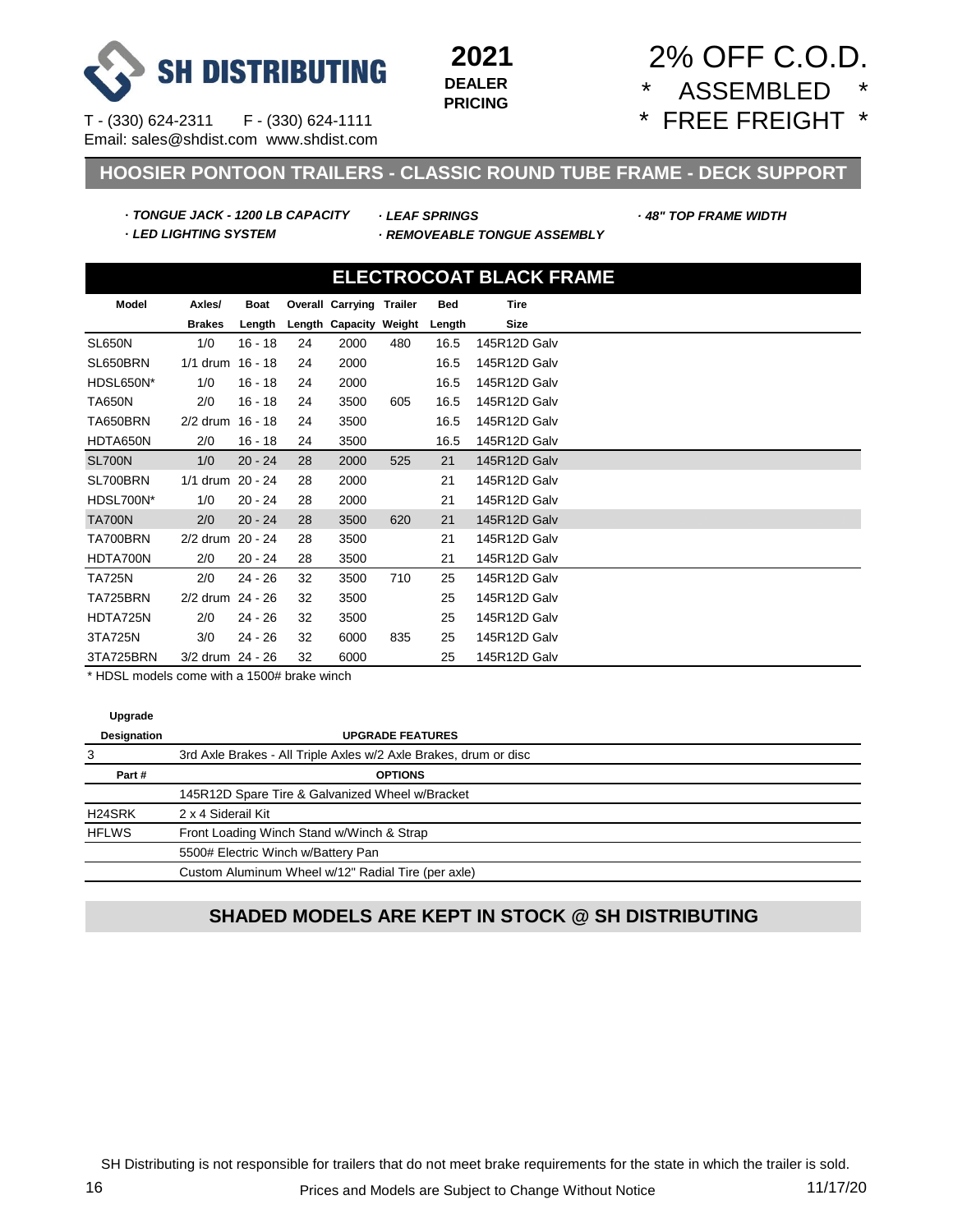

#### **2021 DEALER PRICING**

 2% OFF C.O.D. \* ASSEMBLED \* \* FREE FREIGHT \*

| 「 HOOSIER PONTOON TRAILERS - BOX TUBE FRAME - DECK SUPPORT」 |  |
|-------------------------------------------------------------|--|
|-------------------------------------------------------------|--|

**·** *LED LIGHTING SYSTEM · BRAKE WINCH - 1500 LB CAPACITY*

**ELECTROCOAT BLACK FRAME**

**·** *TONGUE JACK - 1200 LB CAPACITY · RUBBER TORSION AXLES · 44" TOP FRAME WIDTH*

| Model               | Axles/                                             | Boat      |    | <b>Overall Carrying Trailer</b> |                         | <b>Bed</b> | <b>Tire</b>                                                     |  |  |
|---------------------|----------------------------------------------------|-----------|----|---------------------------------|-------------------------|------------|-----------------------------------------------------------------|--|--|
|                     | <b>Brakes</b>                                      | Length    |    | Length Capacity Weight          |                         | Length     | <b>Size</b>                                                     |  |  |
| <b>BX120N</b>       | 1/0                                                | $18 - 22$ | 28 | 2000                            | 610                     | 20.8       | 145R12D Galv                                                    |  |  |
| BX120BRN            | $1/1$ disc                                         | 18 - 22   | 28 | 2000                            |                         | 20.8       | 145R12D Galv                                                    |  |  |
| <b>BX220N</b>       | 2/0                                                | $18 - 22$ | 28 | 4000                            | 810                     | 20.8       | 145R12D Galv                                                    |  |  |
| BX220BRN            | $2/2$ disc                                         | 18 - 22   | 28 | 4000                            |                         | 20.8       | 145R12D Galv                                                    |  |  |
| <b>BX124N</b>       | 1/0                                                | $22 - 26$ | 32 | 2000                            | 710                     | 24.8       | 145R12D Galv                                                    |  |  |
| BX124BRN            | $1/1$ disc                                         | 22 - 26   | 32 | 2000                            |                         | 24.8       | 145R12D Galv                                                    |  |  |
| <b>BX224N</b>       | 2/0                                                | $22 - 26$ | 32 | 4000                            | 910                     | 24.8       | 145R12D Galv                                                    |  |  |
| BX224BRN            | $2/2$ disc                                         | $22 - 26$ | 32 | 4000                            |                         | 24.8       | 145R12D Galv                                                    |  |  |
| <b>BX324N</b>       | 3/0                                                | $22 - 26$ | 32 | 6000                            |                         | 24.8       | 145R12D Galv                                                    |  |  |
| BX324BRN            | 3/2 disc                                           | $22 - 26$ | 32 | 6000                            |                         | 24.8       | 145R12D Galv                                                    |  |  |
| <b>BX228N</b>       | 2/0                                                | $26 - 30$ | 36 | 4000                            | 1075                    | 28.8       | 145R12D Galv                                                    |  |  |
| BX228BRN            | 2/2 disc 26 - 30                                   |           | 36 | 4000                            |                         | 28.8       | 145R12D Galv                                                    |  |  |
| <b>BX328N</b>       | 3/0                                                | $26 - 30$ | 36 | 6000                            | 1215                    | 28.8       | 145R12D Galv                                                    |  |  |
| BX328BRN            | $3/2$ disc                                         | 26 - 30   | 36 | 6000                            |                         | 28.8       | 145R12D Galv                                                    |  |  |
|                     |                                                    |           |    |                                 |                         |            | <b>HOT-DIP GALVANIZED FRAME</b>                                 |  |  |
| <b>BX120NG</b>      | 1/0                                                | $18 - 22$ | 28 | 2000                            | 610                     | 20.8       | 145R12D Galv                                                    |  |  |
| BX120BRNG           | $1/1$ disc                                         | 18 - 22   | 28 | 2000                            |                         | 20.8       | 145R12D Galv                                                    |  |  |
| <b>BX220NG</b>      | 2/0                                                | $18 - 22$ | 28 | 4000                            | 810                     | 20.8       | 145R12D Galv                                                    |  |  |
| BX220BRNG           | $2/2$ disc                                         | 18 - 22   | 28 | 4000                            |                         | 20.8       | 145R12D Galv                                                    |  |  |
| <b>BX124NG</b>      | 1/0                                                | $22 - 26$ | 32 | 2000                            | 710                     | 24.8       | 145R12D Galv                                                    |  |  |
| BX124BRNG           | $1/1$ disc                                         | 22 - 26   | 32 | 2000                            |                         | 24.8       | 145R12D Galv                                                    |  |  |
| <b>BX224NG</b>      | 2/0                                                | $22 - 26$ | 32 | 4000                            | 910                     | 24.8       | 145R12D Galv                                                    |  |  |
| BX224BRNG           | $2/2$ disc                                         | 22 - 26   | 32 | 4000                            |                         | 24.8       | 145R12D Galv                                                    |  |  |
| <b>BX324NG</b>      | 3/0                                                | $22 - 26$ | 32 | 6000                            |                         | 24.8       | 145R12D Galv                                                    |  |  |
| BX324BRNG           | 3/2 Disc 22 - 26                                   |           | 32 | 6000                            |                         | 24.8       | 145R12D Galv                                                    |  |  |
| <b>BX228NG</b>      | 2/0                                                | $26 - 30$ | 36 | 4000                            | 1075                    | 28.8       | 145R12D Galv                                                    |  |  |
| BX228BRNG           | $2/2$ disc                                         | 26 - 30   | 36 | 4000                            |                         | 28.8       | 145R12D Galv                                                    |  |  |
| <b>BX328NG</b>      | 3/0                                                | $26 - 30$ | 36 | 6000                            | 1215                    | 28.8       | 145R12D Galv                                                    |  |  |
| BX328BRNG           | 3/2 Disc 26 - 30                                   |           | 36 | 6000                            |                         | 28.8       | 145R12D Galv                                                    |  |  |
| Upgrade             |                                                    |           |    |                                 |                         |            |                                                                 |  |  |
| Designation         |                                                    |           |    |                                 | <b>UPGRADE FEATURES</b> |            |                                                                 |  |  |
| 3                   |                                                    |           |    |                                 |                         |            | 3rd Axle Brakes - All Triple Axles w/2 Axle Brakes drum or disc |  |  |
| H                   | <b>Hydraulic Lift Assembly</b>                     |           |    |                                 |                         |            |                                                                 |  |  |
| Part#               |                                                    |           |    |                                 | <b>OPTIONS</b>          |            |                                                                 |  |  |
|                     | 145R12D Spare Tire & Galvanized Wheel w/Bracket    |           |    |                                 |                         |            |                                                                 |  |  |
| H <sub>24</sub> SRK | 2 x 4 Siderail Kit                                 |           |    |                                 |                         |            |                                                                 |  |  |
| H24SRKG             | 2 x 4 Siderail Kit - Galv                          |           |    |                                 |                         |            |                                                                 |  |  |
| <b>HFLWS</b>        | Front Loading Winch Stand w/Winch                  |           |    |                                 |                         |            |                                                                 |  |  |
| <b>HFLWSG</b>       | Front Loading Winch Stand w/Winch - Galv           |           |    |                                 |                         |            |                                                                 |  |  |
|                     | 5500# Electric Winch w/Battery Pan                 |           |    |                                 |                         |            |                                                                 |  |  |
|                     | Custom Aluminum Wheel w/12" Radial Tire (per axle) |           |    |                                 |                         |            |                                                                 |  |  |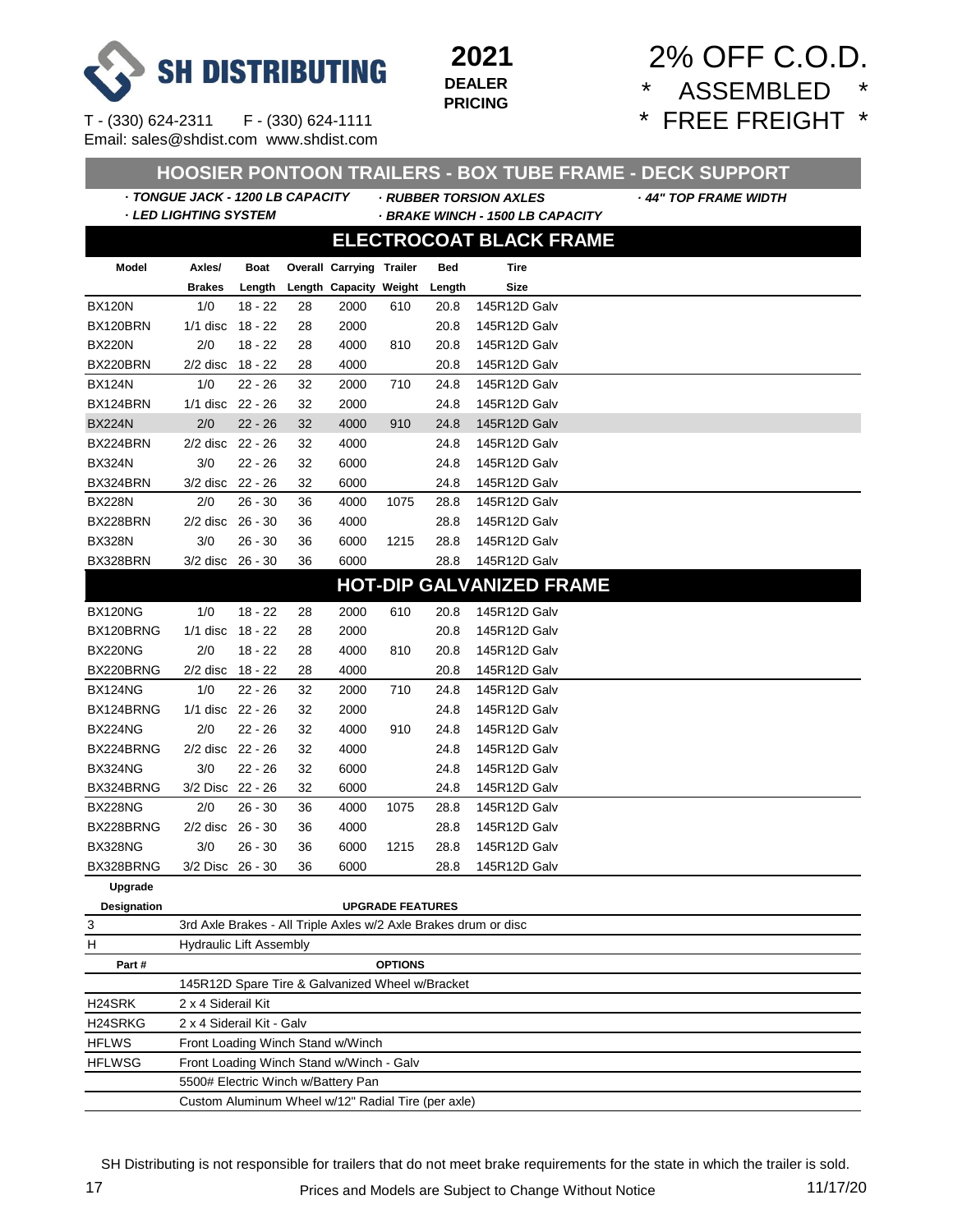

#### **2021 DEALER PRICING**

## 2% OFF C.O.D. ASSEMBLED \* FREE FREIGHT \*

**HOOSIER PONTOON TRAILERS - BOX TUBE FRAME - DECK SUPPORT MANUAL CRANK LIFT - TRITOON**

**·** *TONGUE JACK - 1500 LB CAPACITY · LEAF SPRINGS · 46" TOP FRAME WIDTH* **·** *LED LIGHTING SYSTEM · BRAKE WINCH - 1500 LB CAPACITY*

| <b>ELECTROCOAT BLACK FRAME</b>  |                                                                 |                                                                       |    |                                 |                         |            |              |         |  |         |         |         |
|---------------------------------|-----------------------------------------------------------------|-----------------------------------------------------------------------|----|---------------------------------|-------------------------|------------|--------------|---------|--|---------|---------|---------|
| Model                           | Axles/                                                          | <b>Boat</b>                                                           |    | <b>Overall Carrying Trailer</b> |                         | <b>Bed</b> | <b>Tire</b>  |         |  |         |         |         |
|                                 | <b>Brakes</b>                                                   | Length                                                                |    | Length Capacity Weight Length   |                         |            | <b>Size</b>  |         |  |         |         |         |
| BX122TT-C                       | 1/0                                                             | $18 - 22$                                                             | 28 | 2000                            |                         | 22         | 145R12D Galv |         |  |         |         |         |
| BX122BRTT-C 1/1 drum 18 - 22    |                                                                 |                                                                       | 28 | 2000                            |                         | 22         | 145R12D Galv |         |  |         |         |         |
| <b>BX222TT-C</b>                | 2/0                                                             | $18 - 22$                                                             | 28 | 3500                            |                         | 22         | 145R12D Galv |         |  |         |         |         |
| BX222BRTT-C 2/2 drum 18 - 22    |                                                                 |                                                                       | 28 | 3500                            |                         | 22         | 145R12D Galv |         |  |         |         |         |
| <b>BX225TT-C</b>                | 2/0                                                             | $22 - 26$                                                             | 30 | 3700                            |                         | 25         | 145R12D Galv | \$4,534 |  | \$3,250 | \$3,136 | \$3,023 |
| BX225BRTT-C 2/2 drum 22 - 26    |                                                                 |                                                                       | 30 | 3700                            |                         | 25         | 145R12D Galv |         |  |         |         |         |
| BX325TT-C                       | 3/0                                                             | $22 - 26$                                                             | 30 | 5500                            |                         | 25         | 145R12D Galv |         |  |         |         |         |
| BX325BRTT-C 3/2 drum 22 - 26    |                                                                 |                                                                       | 30 | 5500                            |                         | 25         | 145R12D Galv |         |  |         |         |         |
| <b>BX228TT-C</b>                | 2/0                                                             | $26 - 29$                                                             | 32 | 3700                            |                         | 28         | 145R12D Galv |         |  |         |         |         |
| BX228BRTT-C 2/2 drum 26 - 29    |                                                                 |                                                                       | 32 | 3700                            |                         | 28         | 145R12D Galv |         |  |         |         |         |
| BX328TT-C                       | 3/0                                                             | $26 - 29$                                                             | 32 | 5500                            |                         | 28         | 145R12D Galv |         |  |         |         |         |
| BX328BRTT-C 3/2 drum 26 - 29    |                                                                 |                                                                       | 32 | 5500                            |                         | 28         | 145R12D Galv |         |  |         |         |         |
| <b>HOT-DIP GALVANIZED FRAME</b> |                                                                 |                                                                       |    |                                 |                         |            |              |         |  |         |         |         |
| BX122TTG-C                      | 1/0                                                             | $18 - 22$                                                             | 28 | 2000                            |                         | 22         | 145R12D Galv |         |  |         |         |         |
| BX122BRTTG-C                    | 1/1 drum 18 - 22                                                |                                                                       | 28 | 2000                            |                         | 22         | 145R12D Galv |         |  |         |         |         |
| BX222TTG-C                      | 2/0                                                             | $18 - 22$                                                             | 28 | 3500                            |                         | 22         | 145R12D Galv |         |  |         |         |         |
| BX222BRTTG-C                    | 2/2 drum 18 - 22                                                |                                                                       | 28 | 3500                            |                         | 22         | 145R12D Galv |         |  |         |         |         |
| BX225TTG-C                      | 2/0                                                             | $22 - 26$                                                             | 30 | 3700                            |                         | 25         | 145R12D Galv |         |  |         |         |         |
| BX225BRTTG-C                    | 2/2 drum 22 - 26                                                |                                                                       | 30 | 3700                            |                         | 25         | 145R12D Galv |         |  |         |         |         |
| BX325TTG-C                      | 3/0                                                             | $22 - 26$                                                             | 30 | 5500                            |                         | 25         | 145R12D Galv |         |  |         |         |         |
| BX325BRTTG-C                    | 3/2 drum 22 - 26                                                |                                                                       | 30 | 5500                            |                         | 25         | 145R12D Galv |         |  |         |         |         |
| BX228TTG-C                      | 2/0                                                             | $26 - 29$                                                             | 32 | 3700                            |                         | 28         | 145R12D Galv |         |  |         |         |         |
| BX228BRTTG-C                    | 2/2 drum 26 - 29                                                |                                                                       | 32 | 3700                            |                         | 28         | 145R12D Galv |         |  |         |         |         |
| BX328TTG-C                      | 3/0                                                             | $26 - 29$                                                             | 32 | 5500                            |                         | 28         | 145R12D Galv |         |  |         |         |         |
| BX328BRTTG-C                    | 3/2 drum 26 - 29                                                |                                                                       | 32 | 5500                            |                         | 28         | 145R12D Galv |         |  |         |         |         |
| Upgrade                         |                                                                 |                                                                       |    |                                 |                         |            |              |         |  |         |         |         |
| Designation                     |                                                                 |                                                                       |    |                                 | <b>UPGRADE FEATURES</b> |            |              |         |  |         |         |         |
| 3                               | 3rd Axle Brakes - All Triple Axles w/2 Axle Brakes drum or disc |                                                                       |    |                                 |                         |            |              |         |  |         |         |         |
| W                               |                                                                 | LCT Pkg (Larger Center Tube -frame 2" wider - 48" & 4x4 toprail kit)* |    |                                 |                         |            |              |         |  |         |         |         |
| N                               | Canadian Narrow Package (frame width 2" narrower - 44")         |                                                                       |    |                                 |                         |            |              |         |  |         |         |         |
| Part#                           | <b>OPTIONS</b>                                                  |                                                                       |    |                                 |                         |            |              |         |  |         |         |         |
|                                 | 145R12D Spare Tire & Galvanized Wheel w/Bracket                 |                                                                       |    |                                 |                         |            |              |         |  |         |         |         |
| H <sub>24</sub> SRK             | 2 x 4 Siderail Kit                                              |                                                                       |    |                                 |                         |            |              |         |  |         |         |         |
| H24SRKG                         | 2 x 4 Siderail Kit - Galv                                       |                                                                       |    |                                 |                         |            |              |         |  |         |         |         |
| <b>HFLWS</b>                    | Front Loading Winch Stand w/Winch                               |                                                                       |    |                                 |                         |            |              |         |  |         |         |         |
| <b>HFLWSG</b>                   | Front Loading Winch Stand w/Winch - Galv                        |                                                                       |    |                                 |                         |            |              |         |  |         |         |         |
|                                 | Custom Aluminum Wheel w/12" Radial Tire (per axle)              |                                                                       |    |                                 |                         |            |              |         |  |         |         |         |
|                                 | * n/a on BX122 or BX222 models                                  |                                                                       |    |                                 |                         |            |              |         |  |         |         |         |

#### **SHADED MODELS ARE KEPT IN STOCK @ SH DISTRIBUTING**

SH Distributing is not responsible for trailers that do not meet brake requirements for the state in which the trailer is sold.

Prices and Models are Subject to Change Without Notice 11/17/20